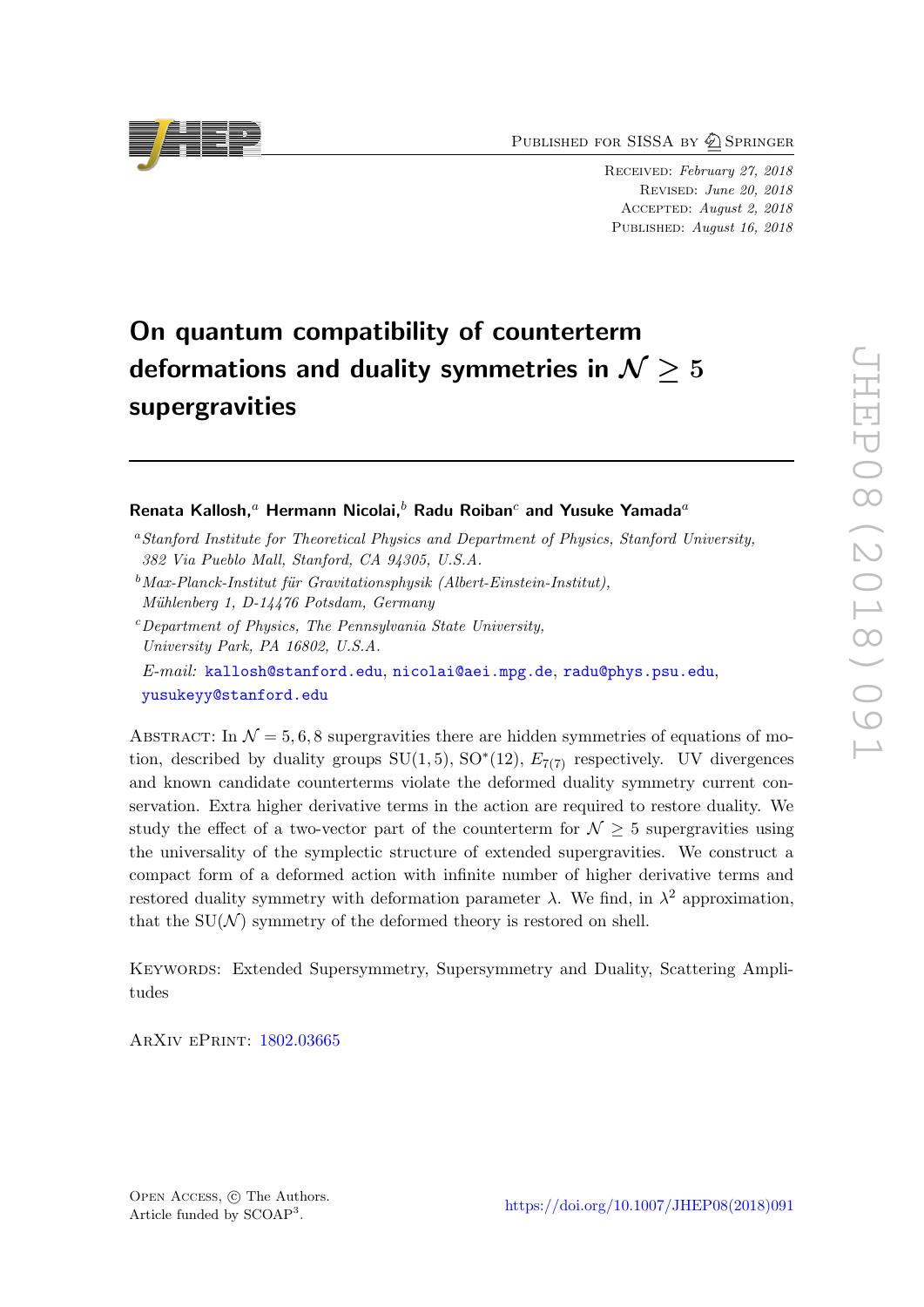#### Contents

|   | 1 Introduction                                                                                | $\mathbf{1}$     |
|---|-----------------------------------------------------------------------------------------------|------------------|
|   | 2 Twisted selfduality constraint and its deformation in $\mathcal{N} > 5$ supergravi-<br>ties | 3                |
|   | 3 Complete two-vector deformed action with duality symmetry                                   | $\bf{6}$         |
|   | 4 Duality restoration in an example: $\lambda^2$ approximation, no scalars                    | 8                |
|   | 5 SU(N) restoration from SO(N) in the six-point amplitude example                             | $\boldsymbol{9}$ |
| 6 | <b>Discussion</b>                                                                             | 11               |
|   | A A review of classical $N$ -extended supergravities                                          | $12\,$           |
|   | B Integrability of the deformed twisted self-duality in $\mathcal{N} > 5$ models              | 19               |
|   | C Examples of symplectic sections $(f, h)$                                                    | $22\,$           |

#### <span id="page-1-0"></span>1 Introduction

All classical extended supergravities with  $N$  local supersymmetries have duality symmetry, as shown by Gaillard and Zumino [\[1\]](#page-24-0). These symmetries rotate equations of motion into Bianchi identities and are consistent with local extended supersymmetry of the classical action.

The local UV divergences at the loop level can be eliminated (absorbed into a redefinition of parameters) if the classical action of extended supergravities are deformed, to preserve a duality symmetry in presence of higher derivative terms. The issue of compatibility of the deformed duality symmetric extended supergravity with a global N-extended supersymmetry of the on-shell amplitudes will be addressed here.

A deformation of  $\mathcal{N} = 8$  supergravity by the candidate counterterms (CTs) [\[2,](#page-24-1) [3\]](#page-24-2) leads to a violation of the duality current conservation  $[4, 5]$  $[4, 5]$ , unless the consistent procedure of the deformation of the twisted selfduality condition  $[6, 7]$  $[6, 7]$  can be implemented. In its general form proposed in [\[7\]](#page-24-6) it has been already applied for Born-Infeld models with higher derivatives with U(1) duality in [\[8\]](#page-24-7). Other examples of the restoration of duality current conservation with rigid  $\mathcal{N} = 2$  supersymmetry and U(1) duality were presented in [\[9\]](#page-24-8). The procedure of [\[7\]](#page-24-6) was however not explicitly applied to extended supergravities.

We will solve the first part of the problem here, in a particular sector of the theory: we will construct a deformed bosonic action of  $N$ -extended supergravity where a two-vector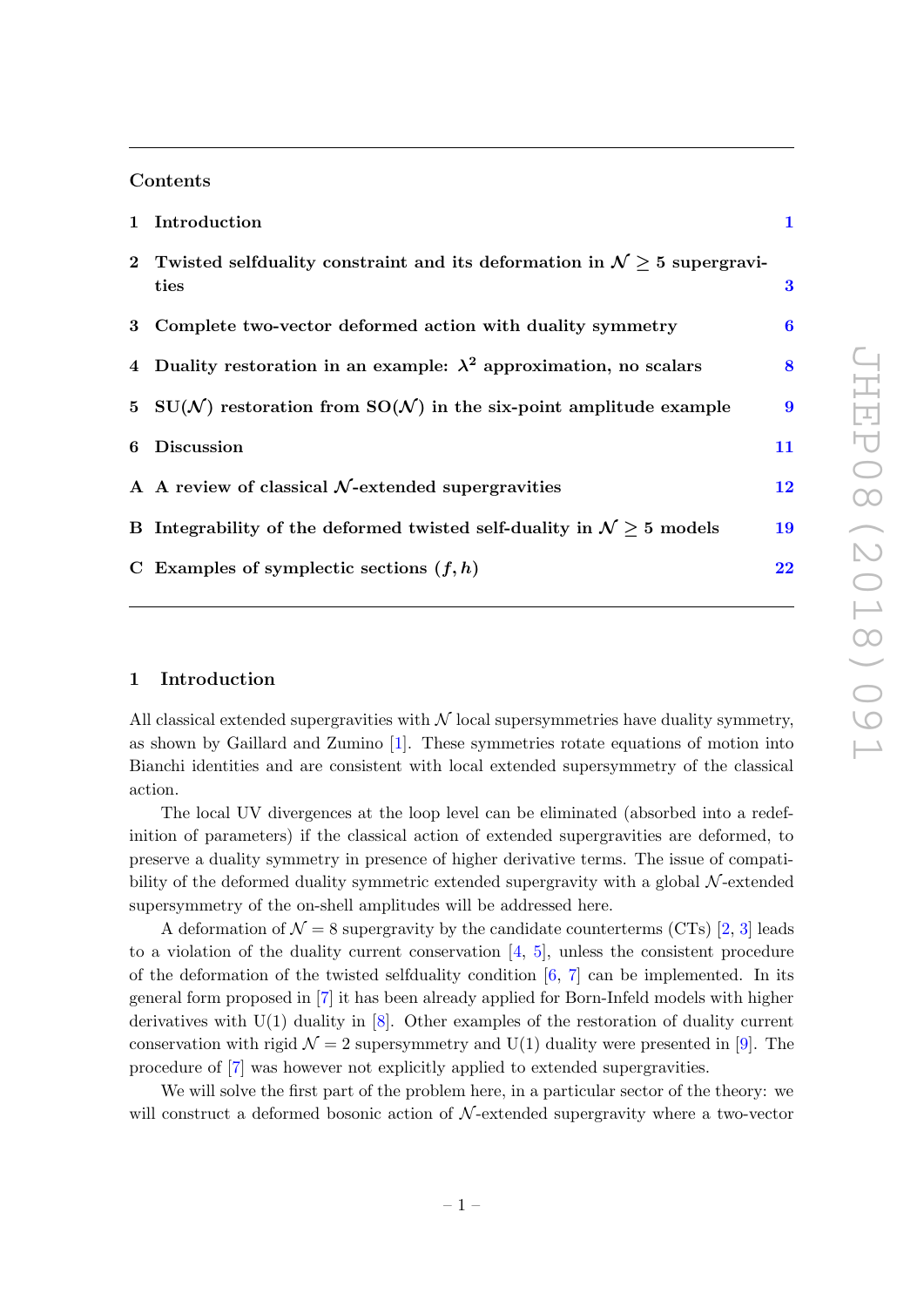part of the CT is added to the classical action. All higher order terms with higher and higher derivatives will be identified, so that the deformed actions in  $\mathcal{N} = 5, 6, 8$  supergravities in the two-vector sector have restored  $SU(1,5)$ ,  $SO<sup>*</sup>(12)$ ,  $E<sub>7(7)</sub>$  duality symmetry, respectively. We will investigate the properties of the deformed bosonic action here and study the supersymmetric embedding of the deformed action and the superamplitudes.

A consistent reduction of  $\mathcal{N} = 8$  to all pure extended supergravities allows us to work with all  $\mathcal{N} > 4$  models. The  $\mathcal{N} = 4$  pure supergravity has a U(1) duality anomaly [\[10,](#page-24-9) [11\]](#page-25-0). which might have caused the four-loop UV divergence  $[12]$ . It was suggested recently in  $[13]$ that the one-loop anomalous amplitudes in this theory can be cancelled by a finite local counterterm. It remains an interesting open problem to understand the consequences of this (and perhaps higher-loop) counterterm(s) on the four-loop divergence of the four-graviton amplitude.

Meanwhile, the four-loop UV divergence in  $\mathcal{N}=5$  supergravity is absent, [\[14\]](#page-25-3). More-over, it has been recently established in [\[15\]](#page-25-4) that  $\mathcal{N} \geq 5$  supergravities do not exhibit U(1) duality anomalies in their one-loop amplitudes, of the kind known to be present in  $\mathcal{N}=4$ case [\[11\]](#page-25-0).

The first relevant prediction of a UV finiteness of  $\mathcal{N} = 8$  supergravity due to  $E_{7(7)}$ symmetry in [\[4\]](#page-24-3) was based on an observation that the Lorentz and SU(8) covariant,  $E_{7(7)}$ invariant unitarity constraint expressing the 56-dimensional  $E_{7(7)}$  doublet via 28 indepen-dent vectors, and consistent with supersymmetry, is unique.<sup>[1](#page-2-0)</sup> This argument is easy to extended to other cases of  $\mathcal{N} \geq 5$  supergravities since it is based on the geometric nature of the  $\frac{\mathcal{G}}{\mathcal{H}}$  coset space where scalars are coordinates. Later on in [\[17\]](#page-25-5) the argument was given that for all  $\mathcal{N} \geq 5$  supergravities the procedure of restoration of the duality current conservation broken by the CT is not available. The argument in [\[17\]](#page-25-5) was based on the properties of invariants of the groups of type  $E_7$ , which are duality groups in  $\mathcal{N} \geq 5$  supergravities [\[18\]](#page-25-6). It suggested that a deformation of the twisted selfduality condition for groups of the type  $E_7$ , consistent with supersymmetry, is not possible. Additional reasons for an obstruction to  $E_{7(7)}$  deformations in  $\mathcal{N}=8$  supergravity based on superconformal  $SU(2, 2|8)$  algebra were developed in [\[19\]](#page-25-7).

It is important to stress here that the conjectured breaking of continuous  $E_{7(7)}$  to discrete  $E_{7(7)}(\mathbb{Z})$  would be a non-perturbative effect, whereas we are analyzing here only perturbative supergravity. The perturbative quantization of  $\mathcal{N} = 8$  supergravity is studied in [\[20\]](#page-25-8) in a formulation where its  $E_{7(7)}$  symmetry is realized off-shell, but Lorentz invariance is no longer manifest.

Relying on the cancellation of SU(8) current anomalies it is shown there that there are no anomalies for the non-linearly realized  $E_{7(7)}$  either. As a consequence, the  $E_{7(7)}$  Ward identities can be consistently implemented and imposed at all orders in perturbation theory, and therefore potential divergent CTs must respect the full non-linear  $E_{7(7)}$  symmetry.

<span id="page-2-0"></span><sup>&</sup>lt;sup>1</sup>In case of  $\mathcal{N} = 8$  supergravity the direct and simple finiteness argument is based on the absence of light-cone supersymmetric invariant counterterm candidates [\[16\]](#page-25-9). We are grateful to L. Brink for a recent reminder that light-cone CT's are still not available, despite a significant effort. But since here we are interested also in  $5 \leq \mathcal{N} < 8$  supergravity we cannot rely on light-cone superspace, which is known only for  $\mathcal{N} = 8$  supergravity. We will work in the Lorentz covariant approach and try to use the duality/supersymmetry argument.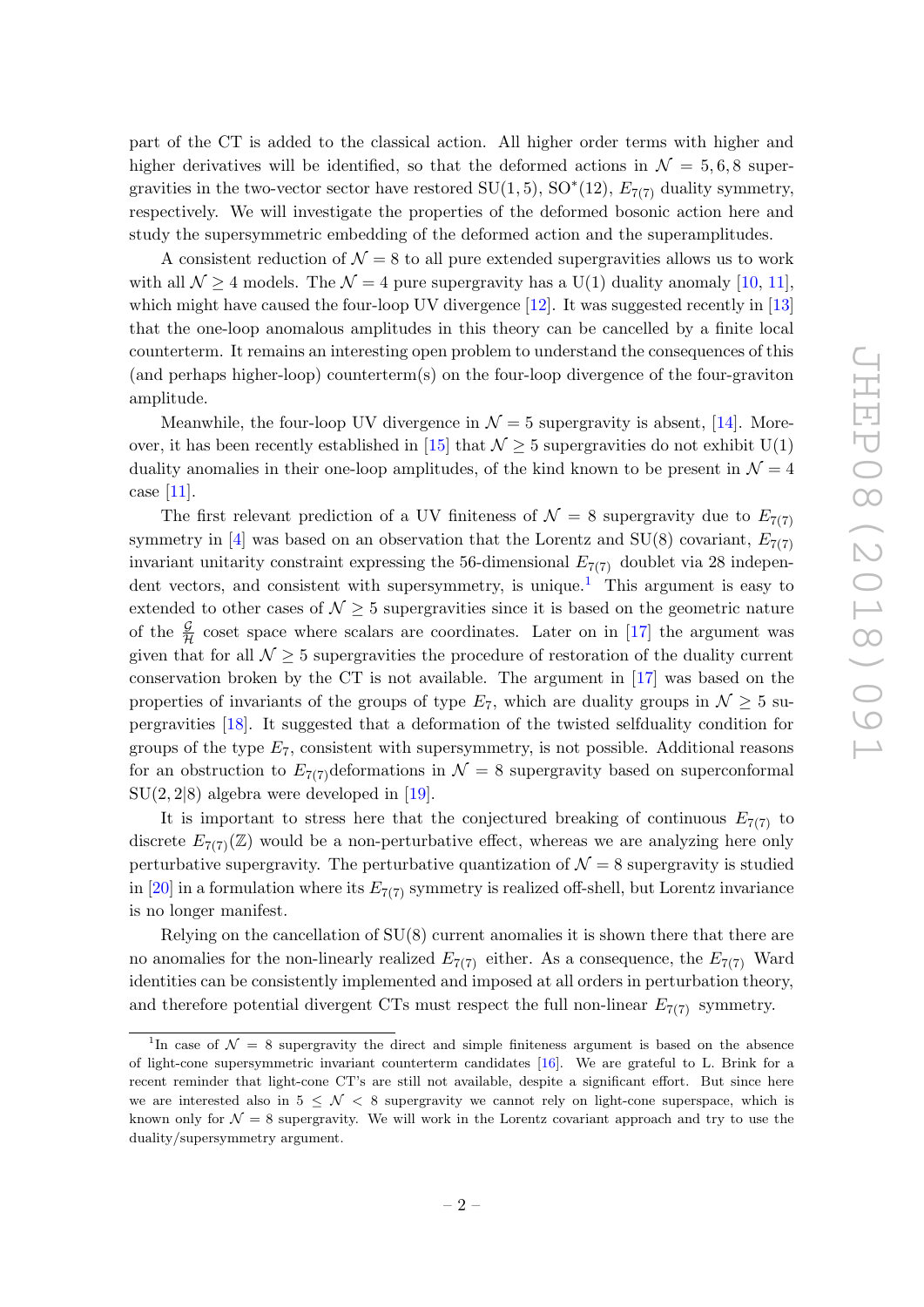In view of the highly non-trivial cancellation of the UV divergences in  $\mathcal{N}=5$  supergravity in four loops discovered in [\[14\]](#page-25-3) and the fact that no new explanations of this fact, besides the one in [\[17\]](#page-25-5), have been suggested we would like to revisit and clarify the status of the duality conservation arguments in  $[4, 5]$  $[4, 5]$  and  $[6]$ .

The UV finiteness of  $\mathcal{N} = 5$  supergravity in four loops established in [\[14\]](#page-25-3) may shed some light on the UV properties of the maximal  $\mathcal{N} = 8$  supergravity, if there exists a universal formalism describing all  $N$ -extended supergravities. Such a formalism is, indeed, available for  $\mathcal{N} \geq 2$  and it was constructed to describe the supersymmetric black hole universality [\[21,](#page-25-10) 22. In  $\mathcal{N} = 2$  the special geometry is represented by a symplectic section [\[23,](#page-25-12) [24\]](#page-25-13). The symplectic sections for higher  $N$  have been constructed in [\[25,](#page-25-14) [26\]](#page-25-15).

We would also like to briefly comment on the very recent 5-loop calculation [\[27\]](#page-25-16) demonstrating the presence of a divergence in  $N = 8$  supergravity for  $D_{crit} = \frac{24}{5}$  $\frac{24}{5}$ , and thus the absence of enhanced cancellations [\[28\]](#page-25-17) at least in that case. Although this result may be interpreted as a hint that in four dimensions  $\mathcal{N} = 8$  supergravity might diverge at seven loops it should be emphasized that the question of finiteness (or not) of  $\mathcal{N}=8$  supergravity remains wide open. The approach taken in this paper relies essentially on the exceptional symmetry  $E_7$  which has no analog in fractional critical dimensions, and on the fact that any CT must respect an extension of the exceptional duality symmetry, along the lines of the construction done in this paper. The question of whether a higher order CT exists that is both fully supersymmetric and fully duality invariant thus remains a challenge on a par with an explicit calculation at seven loops.

Our purpose here is to make an analysis using the relatively simple two-vector sector of the theory, extending earlier results of ref. [\[6\]](#page-24-5). After the deformed bosonic action with duality symmetry will be presented we will study its supersymmetric embedding.

## <span id="page-3-0"></span>2 Twisted selfduality constraint and its deformation in  $\mathcal{N} \geq 5$  supergravities

The models of  $\mathcal{N} = 5, 6, 8$  supergravities are reviewed in detail in appendix [A,](#page-12-0) based on [\[25,](#page-25-14) [26\]](#page-25-15). The scalars are coordinates of the  $\frac{\mathcal{G}}{\mathcal{H}}$  cosets, see table 1; the notation is universal for all of them. Their duality groups  $G$  are  $SU(1,5)$ ,  $SO^*(12)$ ,  $E_{7(7)}$  respectively. The isotropy groups  $H$  are U(5), U(6), SU(8), respectively.

We are looking at the bosonic part of the two-vector sector of the CT  $[2, 3]$  $[2, 3]$ , which has a manifest duality symmetry as well as a supersymmetry, under condition that all fields in the CT satisfy classical equations of motion,  $\frac{\delta S_{\text{cl}}}{\delta \phi} = 0$ . But once such a CT is added to the action with some constant  $\lambda$  in front of it, the new equation of motion has a correction

$$
\frac{\delta S_{\text{deformed}}}{\delta \phi} = \frac{\delta S_{\text{cl}}}{\delta \phi} + \lambda \frac{\delta S_{CT}}{\delta \phi} = 0. \tag{2.1}
$$

In particular, the  $\lambda$ -dependent terms break duality current conservation [\[4,](#page-24-3) [5\]](#page-24-4) at order  $\mathcal{O}(\lambda^2)$ . New terms of  $\mathcal{O}(\lambda^2)$  are therefore necessary to correct this issue; they, in turn, push the non-conservation of duality current to  $\mathcal{O}(\lambda^3)$ , etc. The current conservation is restored with an infinite number of higher order terms, which also have an infinite number of higher derivatives, [\[6,](#page-24-5) [7\]](#page-24-6).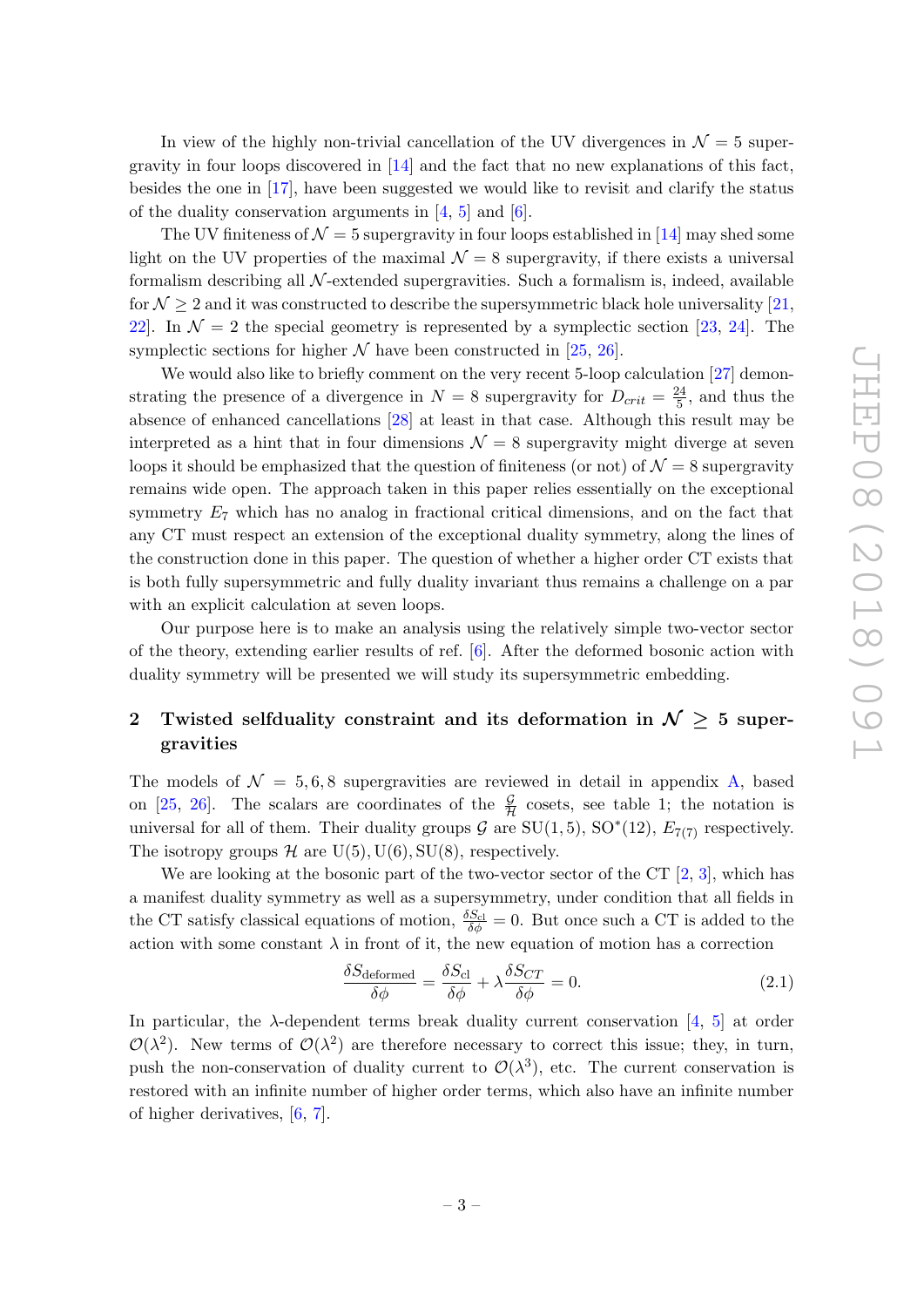| N   | Duality group $\mathcal G$ | isotropy $\mathcal H$ | $\mathcal{M}_{scalar}$                 | $n_{\eta}$ | $m\,$ |
|-----|----------------------------|-----------------------|----------------------------------------|------------|-------|
| 4   | $SU(1,1) \otimes SO(6)$    | U(4)                  | SU(1,1)                                | 6          | റ     |
| 5   | SU(1,5)                    | U(5)                  | SU(1,5)<br>$\times$ U(5))              | 10         | 10    |
| 6   | $SO^{\star}(12)$           | U(6)                  | $SO^{\star}(12)$<br>$U(1)\times SU(6)$ | 16         | 30    |
| 7,8 | $E_{7(7)}$                 | SU(8)                 | $E_{7(7)}$<br>SU(8)                    | 28         | 70    |

<span id="page-4-0"></span>**Table 1.** Scalar manifolds of  $N \geq 4$  extended supergravities. In the table,  $n<sub>v</sub>$  is the number of vectors and m is the number of real scalar fields. In all the cases the duality group  $\mathcal G$  is embedded in  $Sp(2n_v,\mathbb{R})$ .

We will now study dualities in  $\mathcal{N} \geq 5$  supergravities, [\[25,](#page-25-14) [26\]](#page-25-15); the field content of these theories is given only by the corresponding gravitational multiplet. In the case of  $\mathcal{N}=4$ supergravity the duality symmetry is anomalous, [\[10,](#page-24-9) [11\]](#page-25-0) but  $\mathcal{N} \geq 5$  are anomaly-free [\[15\]](#page-25-4). These theories contain in the bosonic sector the metric, a number  $n<sub>v</sub>$  of vectors and m of (real) scalar fields, see table [1.](#page-4-0) The relevant classical vector and scalar part of action has the following general form:

<span id="page-4-2"></span>
$$
\mathcal{L}_{vec} = i \left[ \bar{\mathcal{N}}_{\Lambda \Sigma} F^{-\Lambda}_{\mu\nu} F^{-\Sigma |\mu\nu} - \mathcal{N}_{\Lambda \Sigma} F^{+\Lambda}_{\mu\nu} F^{+\Sigma |\mu\nu} \right] + \frac{1}{2} g_{rs}(\Phi) \partial_{\mu} \Phi^r \partial^{\mu} \Phi^s , \qquad (2.2)
$$

where  $g_{rs}(\Phi)$   $(r, s, \dots = 1, \dots, m)$  is the scalar metric on the scalar manifold  $\mathcal{M}_{scalar}$  of real dimension m and the vectors kinetic matrix  $\mathcal{N}_{\Lambda\Sigma}(\Phi)$  is a complex, symmetric,  $n_v \times n_v$ matrix depending on the scalar fields, see table [1.](#page-4-0)  $F^{\pm\Lambda}$  are self-dual and anti-self-dual combinations of the vectors field strengths (see appendix [A](#page-12-0) for details).

The formalism of symplectic sections [\[25,](#page-25-14) [26\]](#page-25-15) corresponds to a particular parametrization of the coset representative. It allows a better way to study duality symmetry of extended supergravities for the case of a general  $\mathcal N$ . The details are in appendix [A](#page-12-0) for  $\mathcal{N} = 5, 8^2$  $\mathcal{N} = 5, 8^2$  and we give examples of symplectic sections in  $\mathcal{N} = 5$  and  $\mathcal{N} = 8$  supergravity in appendix [C.](#page-22-0) Instead of a metric  $\mathcal{N}_{\Delta\Sigma}(\Phi)$  in the vector space, in eq. [\(2.2\)](#page-4-2) one can introduce duality doublets — referred to as a symplectic section — depending on scalars of the theory

$$
\begin{pmatrix} f^{\Lambda}{}_{AB} \\ h_{\Lambda AB} \end{pmatrix} \tag{2.3}
$$

so that the kinetic matrix N can be written in terms of the sub-blocks f, h as  $\mathcal{N} = h f^{-1}$ or component-by-component as

$$
\mathcal{N}_{\Lambda\Sigma} = h_{\Lambda AB} \left( f^{-1} \right)^{AB}{}_{\Sigma} \,. \tag{2.4}
$$

<span id="page-4-1"></span><sup>&</sup>lt;sup>2</sup>In case of  $\mathcal{N}=6$  the details of the coset space  $\frac{SO*(12)}{\mathrm{U}(6)}$  are given in [\[25,](#page-25-14) [26\]](#page-25-15). There are 16 graviphotons, 15 in the twice-antisymmetric representation of  $U(6)$  plus a singlet, see [\[25\]](#page-25-14), p.17 or [\[26\]](#page-25-15) p. 71-72. These subtleties do not affect our analysis.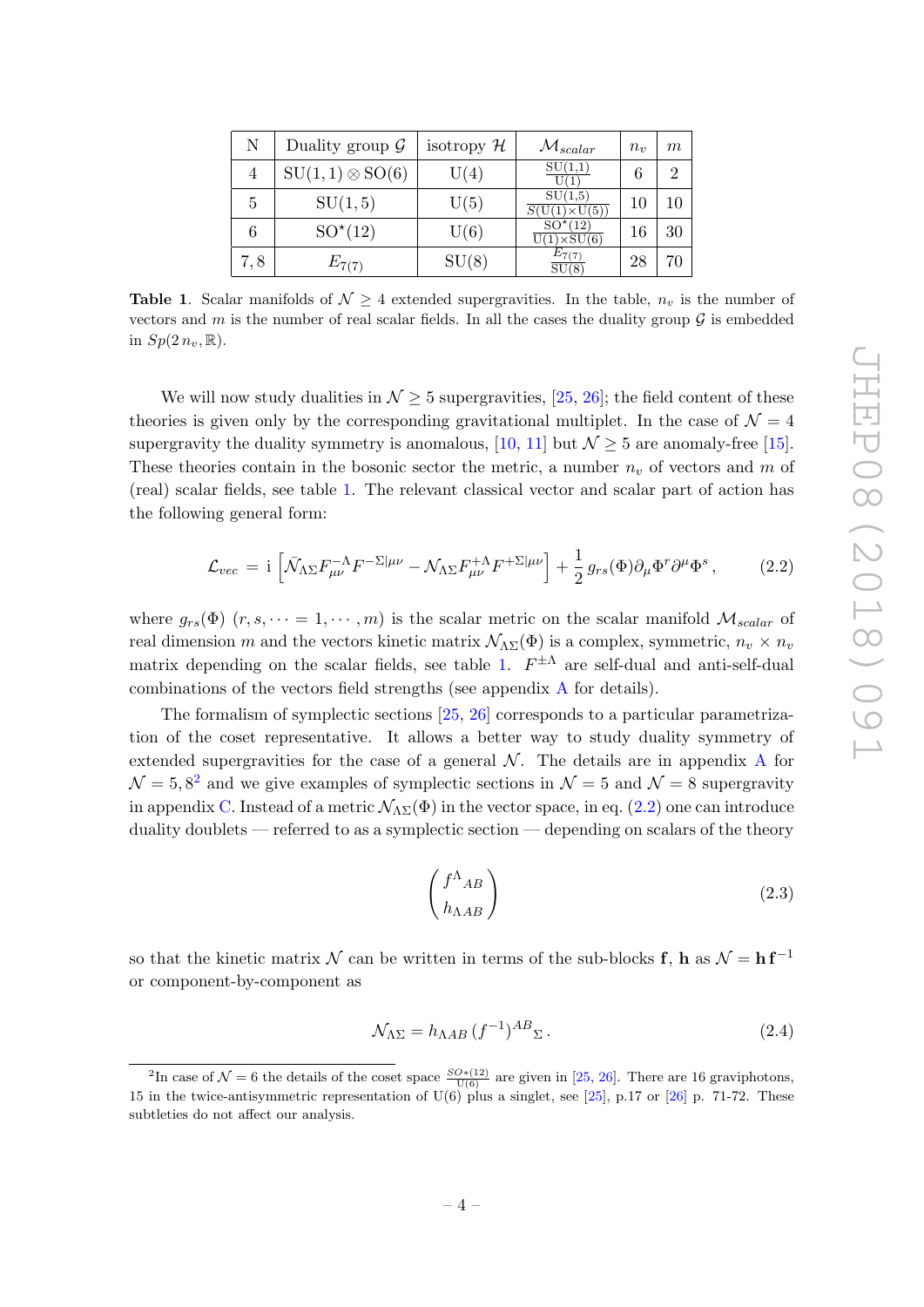The vector doublet is defined by the vector field strength  $F^{\Lambda}_{\mu\nu} \equiv \frac{1}{2}$  $\frac{1}{2}$   $\left(\partial_{\mu}A_{\nu}^{\Lambda} - \partial_{\nu}A_{\mu}^{\Lambda}\right)$  and by the derivative of the action over it, namely,  ${}^{\star}G_{\Lambda|\mu\nu} \equiv \frac{1}{2}$ 2  $\frac{\partial \mathcal{L}}{\partial F_{\mu\nu}^{\Lambda}}$ 

$$
\mathcal{F} \equiv \begin{pmatrix} F^{\Lambda} \\ G_{\Lambda} \end{pmatrix} . \tag{2.5}
$$

The only way to construct  $\mathcal{G}$ -invariants is by contracting the symplectic doublets. For example, the graviphoton — the  $\mathcal{N}(\mathcal{N}-1)/2$ -component supersymmetric partner of the N-component gravitino  $\psi_A$  — is defined as

$$
T_{AB}^{\pm} = (f^{\Lambda}_{AB}, h_{\Lambda AB}) \begin{pmatrix} 0 & -\mathbb{1} \\ \mathbb{1} & 0 \end{pmatrix} \begin{pmatrix} F^{\pm \Lambda} \\ G^{\pm}_{\Lambda} \end{pmatrix} . \tag{2.6}
$$

Here  $F^{\mp\Lambda}_{\mu\nu}$  are the Maxwell field strength in the action in eq. [\(2.2\)](#page-4-2), whereas  $G^{\mp\Lambda}_{\Lambda}$  $\alpha_{\Lambda|\mu\nu}^{\mp}$  are defined as derivatives of the action over  $F^{\pm \Lambda}_{\mu\nu}$ ,

$$
G_{\Lambda|\mu\nu}^{\mp} \equiv \mp \frac{i}{2} \frac{\partial \mathcal{L}}{\partial F_{\mu\nu}^{\mp\Lambda}}.
$$
\n(2.7)

Note that the graviphoton is a G-invariant and are covariant under the  $H$ -symmetry, the  $U(\mathcal{N})$  for  $6 > \mathcal{N} > 4$  and  $SU(8)$  for  $\mathcal{N} = 8$ .

We consider a two-vector part of the CT in  $\mathcal{N} \geq 5$  supergravities, [\[2,](#page-24-1) [3\]](#page-24-2). The relevant expression, a supersymmetric partner of  $D^{2k}R^4$ , depends on the graviphoton  $T_{\mu\nu AB}^-$  and its conjugate defined in eqs. [\(A.34\)](#page-17-0), [\(A.35\)](#page-17-1):

<span id="page-5-0"></span>
$$
\mathcal{L}_{CT} = \lambda T_{AB}^- \Delta \bar{T}^{-AB} \,. \tag{2.8}
$$

The simplest case of the  $R^4$  CT is

<span id="page-5-1"></span>
$$
\mathcal{L}_{CT} = \lambda \mathcal{T}^{\alpha\beta\gamma\delta\dot{\alpha}\dot{\beta}\dot{\gamma}\dot{\delta}} \nabla_{\alpha\dot{\delta}} T_{\beta\gamma AB} \nabla_{\delta\dot{\alpha}} \bar{T}^{AB}_{\dot{\beta}\dot{\gamma}}
$$
(2.9)

with  $\mathcal{T}^{\alpha\beta\gamma\delta\dot{\alpha}\dot{\beta}\dot{\gamma}\dot{\delta}} = \lambda C^{\alpha\beta\gamma\delta}\bar{C}^{\dot{\alpha}\dot{\beta}\dot{\gamma}\dot{\delta}}$  being the Bel-Robinson tensor in spinor notation and  $\nabla_{\alpha\dot{\delta}}$ an  $H$ -covariant space-time derivative. In the  $R<sup>4</sup>$  case the explicit differential operator in eq. [\(2.8\)](#page-5-0) acting on two-forms  $f_{\mu\nu}$  is defined as follows

<span id="page-5-2"></span>
$$
(\Delta(f))_{\mu\nu} \equiv \Delta_{\mu\nu}{}^{\rho\sigma} f_{\rho\sigma} := \nabla_{\kappa} \mathcal{T}_{\lbrack \mu}{}^{\kappa\lambda[\sigma} \nabla_{\lambda} \delta^{\rho]}_{\nu]} f_{\rho\sigma} ; \tag{2.10}
$$

it maps a self-dual 2-form into an anti-self-dual one and vice versa. Here the Bel-Robinson tensor is given in the vector form

$$
\mathcal{T}^{\mu\nu\sigma\rho} \equiv C^{\mu\kappa\sigma\lambda} C^{\nu}{}_{\kappa}{}^{\rho}{}_{\lambda} - \frac{3}{2} g^{\mu[\nu} C^{\kappa\lambda]\sigma\vartheta} C_{\kappa\lambda}{}^{\rho}{}_{\vartheta} \,, \tag{2.11}
$$

with the Weyl tensor  $C_{\mu\nu\sigma\rho}$ . The H-covariant field strength of the graviphoton is  $T_{\alpha\beta AB} \equiv$  $\sigma_{\alpha\beta}^{\mu\nu}T_{\mu\nu}^{AB}$  and its complex conjugate is  $\bar{T}_{\dot{\alpha}\dot{\beta}AB}$ .

Note that as it is known from [\[29,](#page-25-18) [30\]](#page-26-0), the  $R^4$  CT does not have a supersymmetric completion that is also invariant under a duality group with real coefficients. It is however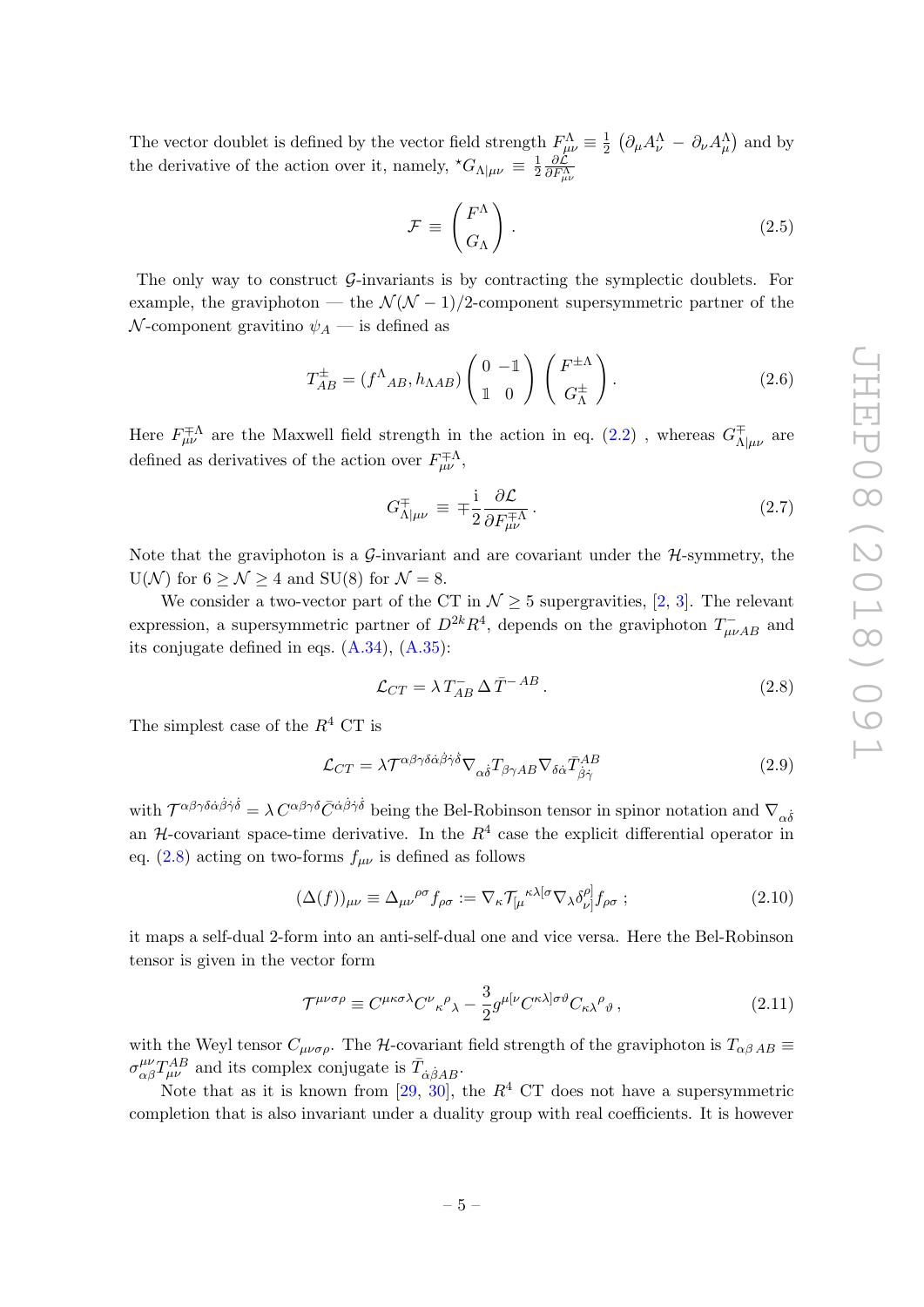believed that its nonperturbative completion is invariant under a duality group with integer coefficients [\[31\]](#page-26-1).

For an  $D^{2k}R^4$  CT we have to insert more *H*-covariant space-time derivatives in [\(2.9\)](#page-5-1), so that the operator  $\Delta$  in [\(2.8\)](#page-5-0) is more general than in eq. [\(2.10\)](#page-5-2). Our main result for the deformed action in  $(3.10)$  will depend only on the operator  $\Delta$  not transforming under duality. This holds regardless of the number of derivatives it contains, since each of them is inert under duality transformations. From now on one should understand the operator  $\Delta$  in [\(2.8\)](#page-5-0) as representing  $D^{2k}R^4$  CT.

Since the dual field strength G is defined in terms of the field strength F through  $(A.5)$ , to carry out perturbative calculation it is necessary, on the one hand, to express explicitly G in terms of F. On the other, adding a deformation such as  $(2.9)$ , depending on both F and  $G$ , to the classical action defines the action implicitly, by relating it to its partial derivatives with respect to  $F$ . Thus, to carry out perturbative calculations with the deformed action it is necessary to solve this differential equation; the solution will generically exhibit arbitrarily-high powers of the deformation parameter  $\lambda$ . An alternative approach, which we will carry our in the next section and appendix  $B$ , is to determine G by solving a deformed twisted self-duality constraint. The deformation of the classical twisted self-duality constraint is chosen such that the leading (i.e.  $\mathcal{O}(\lambda)$ ) term reproduces the CT deformation of the classical action. There are many such deformations of the classical twisted self-duality constraint, which differ by terms of order  $\mathcal{O}(\lambda^{n\geq 2})$ . In the discussion in the next section and appendix [B](#page-19-0) we shall assume that no such higher-order terms are present.

Adding more derivatives, corresponding to superpartners of  $D^{2k}R^4$ , will not change the general structure of the two-vector vector (and hence its duality properties), but will change the dimension of the CT and the number of loops were it might be generated. In the context of the four-graviton amplitude it corresponds to an insertion of a dimensionincreasing function of Mandelstam variables  $f(s, t, u)$ . The operator  $\Delta$  in such case will have additional derivatives compared with the expression shown in  $(2.10)$ .

#### <span id="page-6-0"></span>3 Complete two-vector deformed action with duality symmetry

The twisted nonlinear selfduality constraint in classical supergravity at  $\lambda = 0$  was proposed in [\[32,](#page-26-2) [33\]](#page-26-3). In H-covariant form it states that there are only  $n_v$  physical vectors. The constraint is

<span id="page-6-2"></span>
$$
T^{+}_{\mu\nu AB} = h_{\Lambda AB} F^{+\Lambda}_{\mu\nu} - f^{\Lambda}{}_{AB} G^{+}_{\mu\nu\Lambda} = 0, \qquad (3.1)
$$

together with its complex conjugate. If instead of using the  $H$ -covariant constraint we would like to use the G-covariant one, we can multiply the equation on  $f^{-1}$  so that

<span id="page-6-1"></span>
$$
G^+_{\mu\nu\Lambda} - (f^{-1}h)_{\Lambda\Sigma} F^{+\Sigma}_{\mu\nu} = 0 \qquad \Rightarrow \qquad G^+_{\mu\nu\Lambda} - \mathcal{N}_{\Lambda\Sigma} F^{+\Sigma}_{\mu\nu} = 0. \tag{3.2}
$$

A non-vanishing deformation on the right-hand side of these equations, which would also be Lorentz and  $H$ -covariant, was presented in eq. (5.7) in [\[7\]](#page-24-6). It can be derived, following the proposal in [\[6\]](#page-24-5) to use the manifestly duality invariant source of deformation.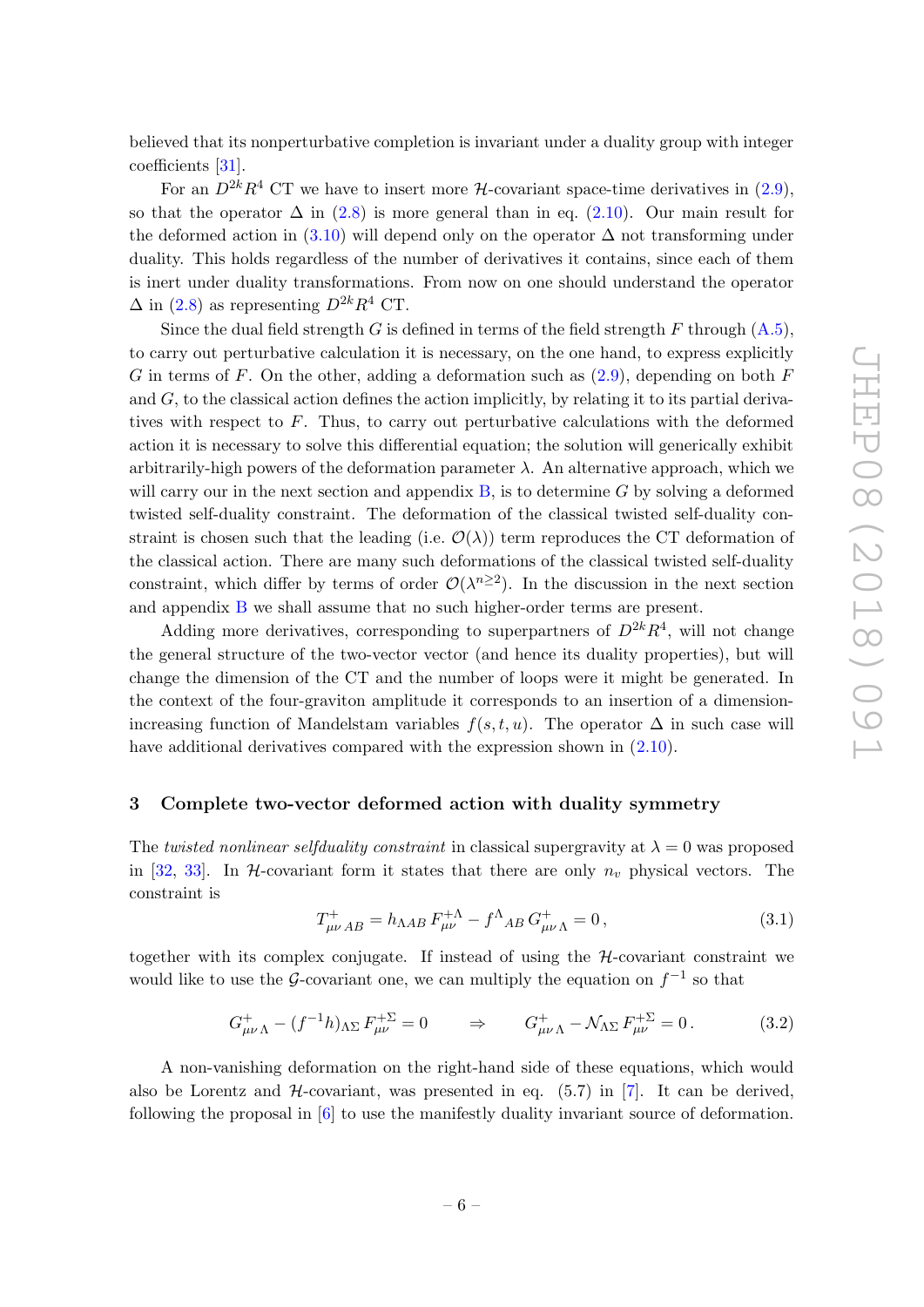In this case it depends on a duality doublet  $\mathcal{F} = (F, G)$ ; that is, the classical twisted selfduality constraint [\(3.2\)](#page-6-1) is not valid and we propose that its right-hand side is given by the source of deformation

$$
\mathcal{I} = \lambda T_{AB}^- \Delta \bar{T}^{-AB} = \lambda (h_{\Sigma AB} F^{-\Sigma} - f^{\Sigma}{}_{AB} G_{\Sigma}^-) \Delta (\bar{h}_{\Lambda}{}^{AB} F^{+\Lambda} - \bar{f}^{\Lambda AB} G_{\Lambda}^+).
$$
(3.3)

It leads to a constraint of the type given in eq. (5.7) in [\[7\]](#page-24-6)

<span id="page-7-5"></span>
$$
T_{AB}^{+} + \lambda \Delta T_{AB}^{-} = 0 \tag{3.4}
$$

where the H covariant differential operator  $\Delta$  is defined in eq. [\(2.10\)](#page-5-2). In fact all results below are valid in a more general case when  $\Delta$  depends also on scalars and gravitons. For the subsequent analysis it is convenient to switch to a  $\mathcal G$ -covariant form of equations

$$
(f^{-1})^{AB} \Lambda \left( T_{AB}^{+} + \lambda \Delta T_{AB}^{-} \right) = 0 , \qquad (3.5)
$$

which will give us the following (we skip indices, they are easy to restore)

<span id="page-7-2"></span>
$$
[G^{+} - N F^{+} + X(G^{-} - N F^{-})]_{\Lambda} = 0, \qquad (3.6)
$$

and the complex conjugate is

<span id="page-7-1"></span>
$$
[G^- - \bar{\mathcal{N}}F^- + \bar{X}(G^+ - \bar{\mathcal{N}}F^+)]_{\Lambda} = 0.
$$
 (3.7)

Here the differential operators X and  $\bar{X}$  are

$$
X = \lambda f^{-1} \Delta f, \qquad \bar{X} = \lambda \bar{f}^{-1} \bar{\Delta} \bar{f}.
$$
 (3.8)

We may substitute  $G^-$  from  $(3.7)$  into  $(3.6)$  and we get

<span id="page-7-3"></span>
$$
G_{\Lambda}^{+} = \left[ (1 - X\bar{X})^{-1} [X(\mathcal{N} - \bar{\mathcal{N}})F^{-} + (\mathcal{N} - X\bar{X}\bar{\mathcal{N}})F^{+}] \right]_{\Lambda}.
$$
 (3.9)

This can be integrated to produce the deformed action, so that the derivative of the action over  $F^+$  will produce the value of  $G^+$  in [\(3.9\)](#page-7-3). The result is

<span id="page-7-0"></span>
$$
\mathcal{L}_{\text{def}} = -iF^{+}(1 - X\bar{X})^{-1}X(\mathcal{N} - \bar{\mathcal{N}})F^{-} - iF^{+}(1 - X\bar{X})^{-1}(\mathcal{N} - X\bar{X}\bar{\mathcal{N}})F^{+} + \text{h.c.}.
$$
 (3.10)

The integrability condition requires that

<span id="page-7-6"></span>
$$
\frac{\delta G_{\Lambda}^{+}}{\delta F^{+\Sigma}} = \frac{i}{2} \frac{\delta^2 S}{\delta F^{+\Lambda} \delta F^{+\Sigma}}, \qquad \frac{\delta G_{\Lambda}^{+}}{\delta F^{-\Sigma}} = \frac{i}{2} \frac{\delta^2 S}{\delta F^{+\Lambda} \delta F^{-\Sigma}} = -\frac{\delta G_{\Sigma}^{-}}{\delta F^{+\Sigma}}.
$$
(3.11)

We test the integrability condition in the appendix B and show that the action  $(3.10)$  leads to  $(3.9)$ . And since every term in the expression for G is linear in F, it is easy to present a nice and simple form of the vector-dependent part of the action, it is given in the form

<span id="page-7-4"></span>
$$
\mathcal{L}_{\text{def}} = F\tilde{G}.\tag{3.12}
$$

In conclusion of this section, we have derived a deformed action [\(3.10\)](#page-7-0), [\(3.12\)](#page-7-4) for  $\mathcal{N} \geq 5$ supergravity, with terms with higher derivatives of an infinite order, which has a duality current conservation. It extends the results of  $[6]$  by giving a closed form expression of the duality-invariant two-vector part of the allowed  $\mathcal{N} \geq 5$  counterterm. The first deformation term, is proportional to  $X = \lambda f^{-1} \Delta f$  and has 8 derivatives, other terms with  $X^n$  are of the order  $\lambda^n \partial^{2n}$ . Since now  $G^+ = \frac{i}{2}$  $\frac{i}{2} \frac{\delta \mathcal{L}_{\text{def}}}{\delta F^+}$ , we find that deformed equations of motion for the F-field become exact Bianchi identity for the G-field.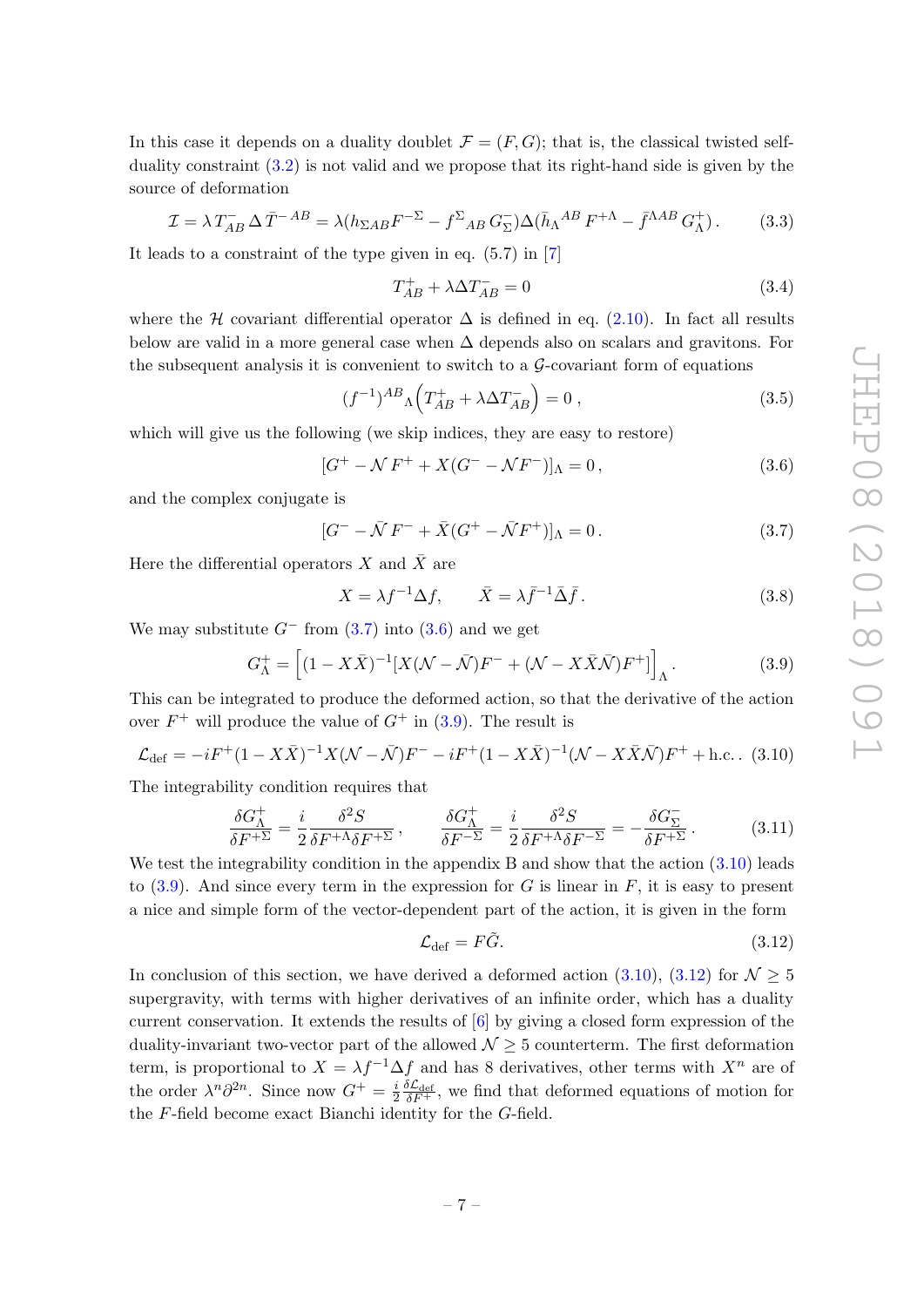### <span id="page-8-0"></span>4 Duality restoration in an example:  $\lambda^2$  approximation, no scalars

Our deformed (bosonic) action is given in eq. [\(3.10\)](#page-7-0). We are interested in vector-dependent terms which are independent, linear and quadratic in  $X \sim \lambda$ 

$$
\mathcal{L}^{0+1+2} = -iF^{+}\mathcal{N}F^{+} - iF^{+}X(\mathcal{N} - \bar{\mathcal{N}})F^{-} - iF^{+}X\bar{X}(\mathcal{N} - \bar{\mathcal{N}})F^{+} \n+ iF^{-}\bar{\mathcal{N}}F^{-} + iF^{+}(\bar{\mathcal{N}} - \mathcal{N})\bar{X}F^{-} + iF^{-}(\bar{\mathcal{N}} - \mathcal{N})\bar{X}XF^{-}.
$$
\n(4.1)

The action has a manifest  $SO(N)$  symmetry. We stress that restoration of the  $SU(N)$ symmetry for the S-matrix following from this action is a necessary but in general not sufficient condition for consistency of eq.  $(B.18)$  and supersymmetry; it is this necessary condition that we shall verify below.

At the base point of the coset space we will take  $\mathcal{N} = -i$ ,  $\mathcal{N} - \bar{\mathcal{N}} = -2i$ ,  $f = 1/\sqrt{2}$ ,  $X = \lambda f^{-1} \Delta f = \lambda \Delta$  and we take  $\Delta = \Delta^{\dagger}$ 

<span id="page-8-3"></span>
$$
\mathcal{L}_{\text{base}}^{0+1+2} = -\left[ (F^+)^2 + (F^-)^2 \right] - 4\lambda F^+ \Delta F^- - 2\lambda^2 F^+ \Delta^2 F^+ - 2\lambda^2 F^- \Delta^2 F^- \,. \tag{4.2}
$$

In such case we defined the dual field strength as

$$
\tilde{G} = \frac{1}{2} \frac{\delta \mathcal{L}}{\delta F} \,. \tag{4.3}
$$

To check directly that the current conservation, broken due to terms  $\lambda$  [\[4,](#page-24-3) [5\]](#page-24-4) and restored by the terms of order  $\lambda^2$  in the action we need to compute the B component of the duality current conservation  $\partial_{\mu}J^{\mu\Lambda\Sigma}B_{\Lambda\Sigma}$ . The B component of the Gaillard-Zumino duality current  $J_{\rm GZ}^{\mu}B = \tilde{G}^{\mu\nu}B\mathcal{B}_{\nu}$ , corresponding to the transformation  $F^{\Lambda'} = A^{\Lambda}{}_{\Sigma}F^{\Sigma} +$  $B^{\Lambda\Sigma}G_{\Sigma}$ , can be defined only in the presence of the equation of motion  $dG = 0$ , i.e. in the presence of the dual vector  $\mathcal{B}_{\nu}$  such that  $G = d\mathcal{B}$ .

Here we will just check that, in absence of scalars,  $\partial_{\mu}J^{\mu\Lambda\Sigma}B_{\Lambda\Sigma}$  vanishes through  $\mathcal{O}(\lambda^2)$ . This component of the duality current<sup>[3](#page-8-1)</sup>

<span id="page-8-2"></span>
$$
\partial_{\mu} J^{\mu \Lambda \Sigma} B_{\Lambda \Sigma} = -\left(\frac{\delta S}{\delta F^{+\Lambda}} \frac{\delta S}{\delta F^{+\Sigma}} - \frac{\delta S}{\delta F^{-\Lambda}} \frac{\delta S}{\delta F^{-\Sigma}}\right) B_{\Lambda \Sigma}
$$
  
=  $G_{\Lambda}^{+} B^{\Lambda \Sigma} G_{\Sigma}^{+} - G_{\Lambda}^{-} B^{\Lambda \Sigma} G_{\Sigma}^{-} = 2i G_{\Lambda} B^{\Lambda \Sigma} \tilde{G}_{\Sigma},$  (4.4)

with the self-dual and anti-self-dual dual field strengths given by

$$
-\frac{\delta S_{\text{base}}^{0+1+2}}{\delta F^{+\Lambda}} = 2F^{+\Lambda} + 4\lambda \Delta \mathcal{F}^{-\Lambda} + 4\lambda^2 \Delta^2 \mathcal{F}^{+\Lambda},\tag{4.5}
$$

$$
-\frac{\delta S_{\text{base}}^{0+1+2}}{\delta F^{-\Lambda}} = 2F^{-\Lambda} + 4\lambda \Delta F^{+\Lambda} + 4\lambda^2 \Delta^2 F^{-\Lambda}.
$$
 (4.6)

Eq. [\(4.4\)](#page-8-2) becomes then

$$
G_{\Lambda}^{+}G_{\Sigma}^{+} - G_{\Lambda}^{-}G_{\Sigma}^{-} = (F_{\Lambda}^{+} + 2\lambda\Delta F_{\Lambda}^{-} + 2\lambda^{2}\Delta^{2}F_{\Lambda}^{+})(F_{\Sigma}^{+} + 2\lambda\Delta F_{\Sigma}^{-} + 2\lambda^{2}\Delta^{2}F_{\Sigma}^{+})
$$

$$
-(F_{\Lambda}^{-} + 2\lambda\Delta F_{\Lambda}^{+} + 2\lambda^{2}\Delta^{2}F_{\Lambda}^{-})(F_{\Sigma}^{-} + 2\lambda\Delta F_{\Sigma}^{+} + 2\lambda^{2}\Delta^{2}F_{\Sigma}^{-})
$$
(4.7)

<span id="page-8-1"></span><sup>&</sup>lt;sup>3</sup>The position of duality indices  $\Lambda$  was not specified strictly at the level of [\[1\]](#page-24-0)–[\[34\]](#page-26-4), as it becomes later when in symplectic sections upper component was taken with the duality index up, and lower component with the index down.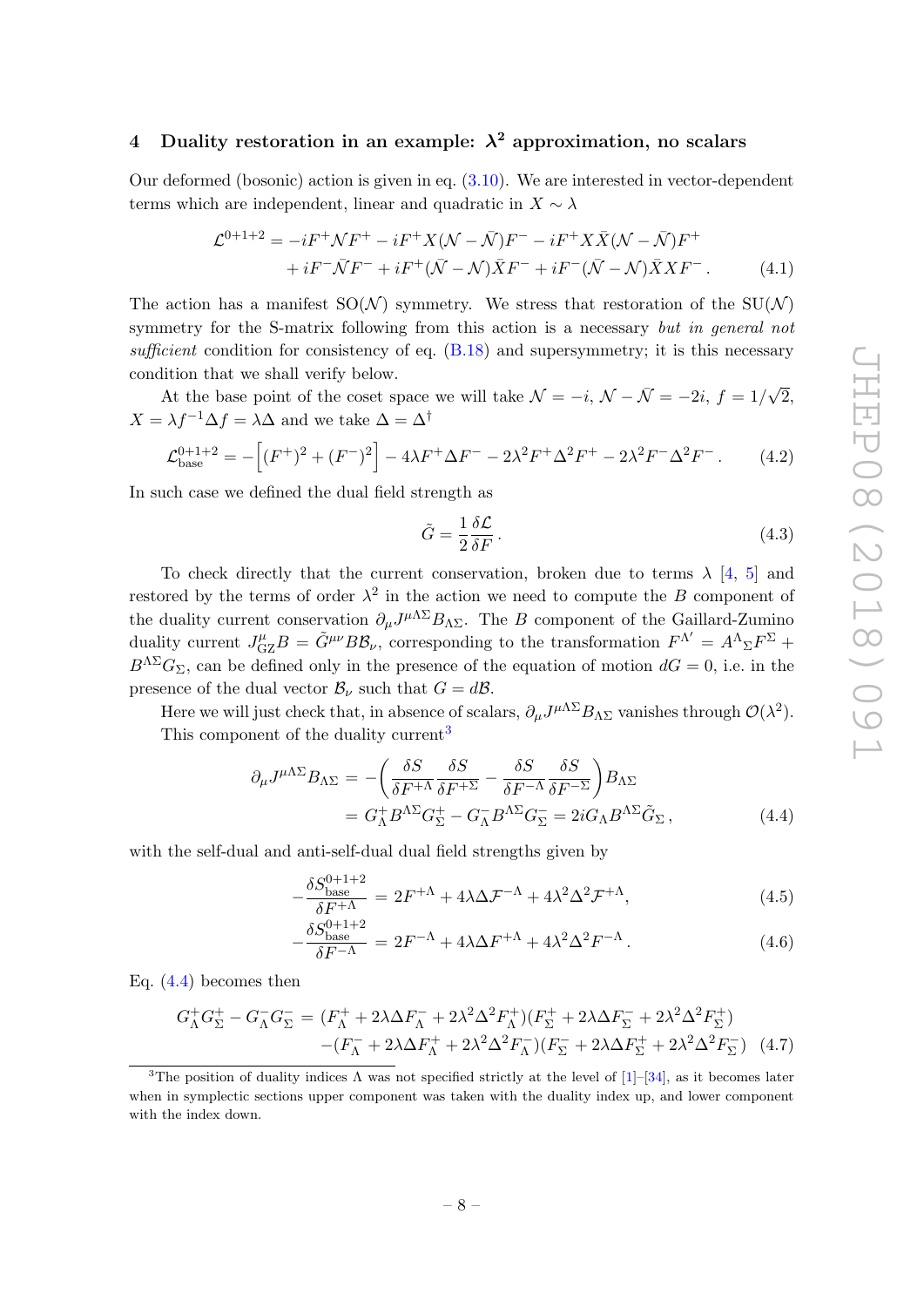which, up to terms of order  $\mathcal{O}(\lambda^3)$  is a total divergence

$$
G_{\Lambda}^+ G_{\Sigma}^+ - G_{\Lambda}^- G_{\Sigma}^- = F_{\Lambda}^+ F_{\Sigma}^+ - F_{\Lambda}^- F_{\Sigma}^- + \mathcal{O}(\lambda^3) \,. \tag{4.8}
$$

This supports and illustrates at the  $\lambda^2$  $\lambda^2$  level the general proof in section 2 that our deformed action has a duality current conservation.

#### <span id="page-9-0"></span>5 SU(N) restoration from SO(N) in the six-point amplitude example

Note that the deformed action in [\(4.2\)](#page-8-3) has terms with  $SO(N)$  symmetry, for example using indices we have  $\lambda^2 (F^{+AB}) \Delta^2 (F^{+AB})$  as well as terms with  $SU(N)$  symmetry, like  $\lambda F^{+AB} \Delta F_{AB}^-$ . In classical theory there are also SO(N) invariant terms, like  $(F^{+AB})^2$ , however, the on shell action is known to have an  $SU(N)$  symmetry. Here we will find out if the presence of the new SU( $\mathcal{N}$ ) symmetry breaking terms, like  $\lambda^2 (F^{+AB}) \Delta^2 (F^{+AB})$ , affects the on shell symmetry of the theory. For this purpose we will compute all contributions to the  $\lambda^2$  amplitude, the one from the single  $\lambda^2 (F^{+AB}) \Delta^2 (F^{+AB})$  vertex and the one from the tree diagram with two vertices  $\lambda F^{+AB} \Delta F^-_{AB}$ , as shown in figure [1.](#page-10-0)

In this section we will treat the parameter  $\lambda$  as independent of the gravitational coupling. To test the on-shell symmetry properties of the deformed action  $(4.2)$  it therefore suffices to analyze tree-level amplitudes with λ-dependent vertices. Our strategy will thus be to concentrate on the simplest possible non-trivial tree amplitude involving the correction term in lowest order, with four gravitons and two vectors on the external legs, which is such that no other (of the infinitely many) higher order vertices can contribute. To this aim we start from [\(4.2\)](#page-8-3) where all dependence on the scalar fields has been stripped off. Introducing the chiral projectors

$$
P_{\pm \rho_1 \sigma_1}^{\mu_1 \nu_1} = \frac{1}{4} \left( \delta^{\mu_1}_{\rho_1} \delta^{\nu_1}_{\sigma_1} - \delta^{\nu_1}_{\rho_1} \delta^{\mu_1}_{\sigma_1} \mp i \epsilon^{\mu_1 \nu_1}_{\rho_1 \sigma_1} \right) \tag{5.1}
$$

onto the self-dual and anti-self-dual components of 2-forms we can schematically represent the operator  $\Delta$  in the form

$$
\Delta = P_{+}(Xhh)P_{-} + P_{-}(Xhh)P_{+} + \mathcal{O}(h^{3}),
$$
  
\n
$$
\Delta^{2} = P_{+}(Xhh)P_{-}(Xhh)P_{+} + P_{-}(Xhh)P_{+}(Xhh)P_{-} + \mathcal{O}(h^{5}),
$$
\n(5.2)

where Xhh is the leading term in the expansion of the fourth order differential operator  $\Delta$ to lowest (quadratic) order in the metric fluctuations. With this the action  $(4.2)$  contains the following pieces up to and including second order in  $\lambda$  (still omitting internal indices)

<span id="page-9-1"></span>
$$
-4\lambda F^{+}\Delta F^{-} = -4\lambda(\partial A)P_{+}(Xhh)P_{-}(\partial A) + \mathcal{O}(h^{3}),
$$
  
\n
$$
-2\lambda^{2}F^{+}\Delta^{2}F^{+} = -2\lambda^{2}(\partial A)P_{+}(Xhh)P_{-}(Xhh)P_{+}(\partial A) + \mathcal{O}(h^{5}),
$$
  
\n
$$
-2\lambda^{2}F^{-}\Delta^{2}F^{-} = -2\lambda^{2}(\partial A)P_{-}(Xhh)P_{+}(Xhh)P_{-}(\partial A) + \mathcal{O}(h^{5}).
$$
\n(5.3)

For the computation of the scattering amplitude we must saturate these vertices with the polarization states  $\epsilon^{\pm\pm}_{\mu\nu}(p)$  for the gravitons, and  $\epsilon^{\pm}_{\mu}(p)$  for the vectors (with the usual onshell conditions  $p^2 = 0$  and  $p^{\mu} \epsilon^{\pm \pm}_{\mu \nu}(p) = p^{\mu} \epsilon^{\pm}_{\mu}(p) = 0$ . Putting back the internal indices we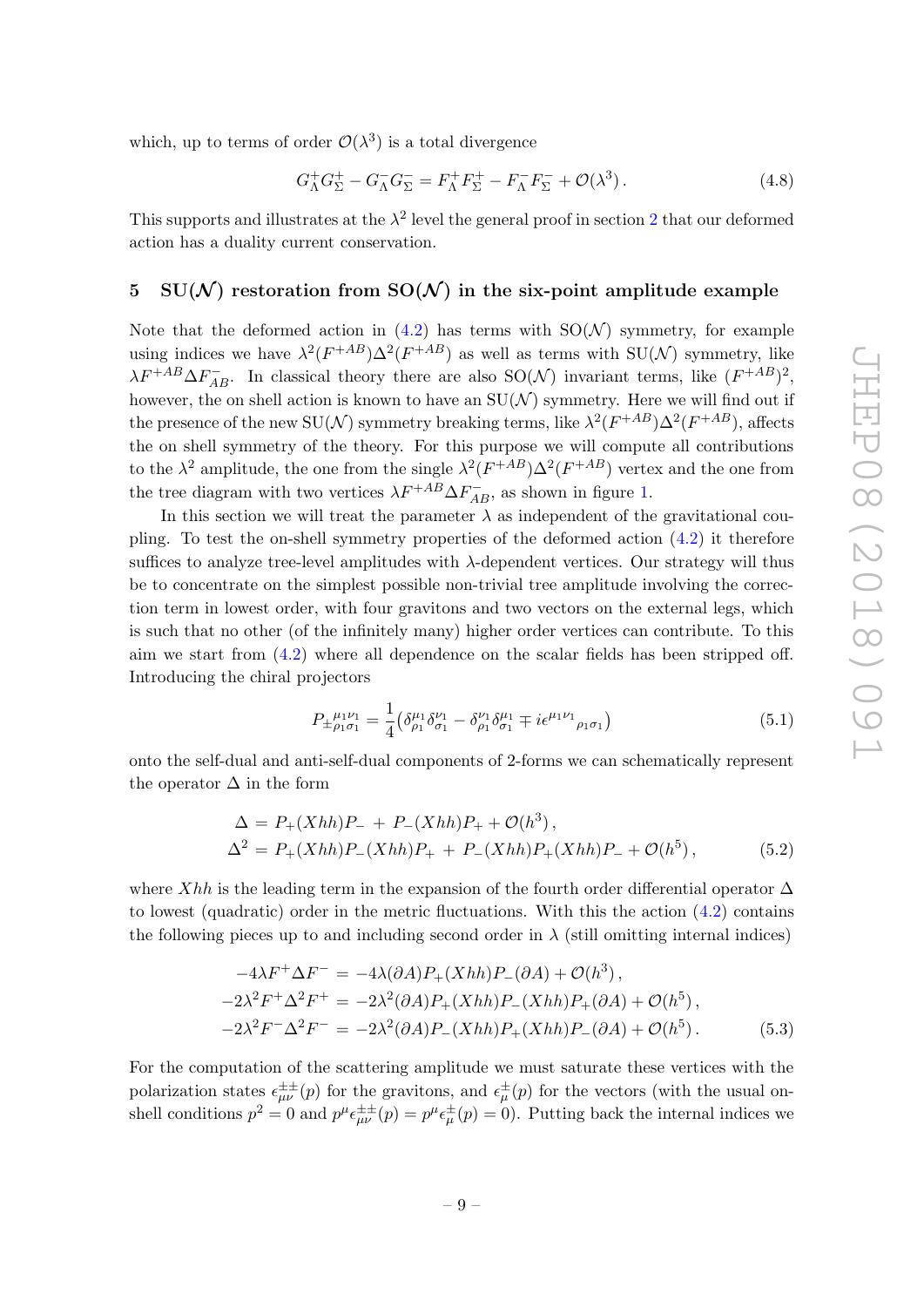

<span id="page-10-0"></span>**Figure 1.** Graphs contributing to the amplitude  $\mathcal{A}(A_+^{AB}(p_1)A_+^{CD}(p_2)h_{++}(p_3)h_{++}(p_4)h_{--}(p_5)$  $h_{--}(p_6)$ ).

recall that the vector fields of  $\mathcal N$ -extended supergravity transform in the adjoint of  $SO(\mathcal N)$ (with an extra singlet vector for  $\mathcal{N} = 6$ ); the vector polarizations therefore carry an extra  $SO(N)$  label [AB]. When applied to the field strength this  $SO(N)$  label becomes elevated to an  $(S)U(N)$  index pair, where we must now distinguish between upper and lower positions of the indices [AB]. For instance, for  $\mathcal{N} = 8$  supergravity this results in the substitutions

<span id="page-10-1"></span>
$$
F_{\mu\nu}^{+AB} \rightarrow i p_{[\mu} \epsilon_{\nu]}^{+AB}
$$
  
\n
$$
F_{\mu\nu AB}^{-} \rightarrow i p_{[\mu} \epsilon_{\nu]}^{-} AB
$$
\n(5.4)

where  $F_{\mu\nu}^{+AB}$  transforms in the 28 of SU(8), while  $F_{\mu\nu AB}^{-}$  transforms in the  $\overline{28}$  of SU(8), with independent polarizations  $\epsilon_{\mu}^{\pm AB}$  for all vectors. These SU(8) assignments are furthermore consistent with the relations

$$
P_{+\mu\nu}{}^{\rho\sigma}(ip_{\rho}\epsilon_{\sigma}^{+AB}) = ip_{\lbrack\mu}\epsilon_{\nu\rbrack}^{+AB}, \qquad P_{-\mu\nu}{}^{\rho\sigma}(ip_{\rho}\epsilon_{\sigma}^{-}AB) = ip_{\lbrack\mu}\epsilon_{\nu\rbrack}^{-}AB,
$$
  

$$
P_{+\mu\nu}{}^{\rho\sigma}(ip_{\rho}\epsilon_{\sigma}^{-}AB) = 0, \qquad P_{-\mu\nu}{}^{\rho\sigma}(ip_{\rho}\epsilon_{\sigma}^{+AB}) = 0.
$$
 (5.5)

At order  $\mathcal{O}(\lambda^2)$  the amplitude

$$
\mathcal{A}^{AB,CD}(p_1,\ldots,p_6) = \left\langle A_+^{AB}(p_1) A_+^{CD}(p_2) h_{++}(p_3) h_{++}(p_4) h_{--}(p_5) h_{--}(p_6) \right\rangle \tag{5.6}
$$

will thus receive two contributions, namely one from the square of the quadratic vertex (first line in [\(5.3\)](#page-9-1)) with two vectors contracted, and the other from the sextic vertex (second and third line in  $(5.3)$ ; these two contributions are depicted in figure [1.](#page-10-0) We note that in this amplitude both index pairs  $[AB]$  and  $[CD]$  are in the upper position because of the positive helicities of the external spin-one states. Since one cannot form an  $SU(N)$  singlet with four upper indices for  $\mathcal{N} \geq 5$ , a non-vanishing result for this amplitude would indicate a breakdown of the  $SU(N)$  R symmetry. However, we will now show that this amplitude indeed vanishes.

To proceed we first consider the square of the  $\mathcal{O}(\lambda)$  vertex: not forgetting a factor  $1/2$ from the expansion of the exponential this leads to

$$
\frac{1}{2} \left( -4i\lambda(\partial A)P_{+}(Xhh)P_{-}(\partial A) \right) \left( -4i\lambda(\partial A)P_{-}(Xhh)P_{+}(\partial A) \right) \tag{5.7}
$$

where the underbracket denotes the contraction  $($  = vector propagator in a convenient gauge)

$$
A_{\mu}^{AB}(k)A_{\nu}^{CD}(-k) = -\frac{i}{k^2} \eta_{\mu\nu} \delta^{B[A} \delta^{C]D} \tag{5.8}
$$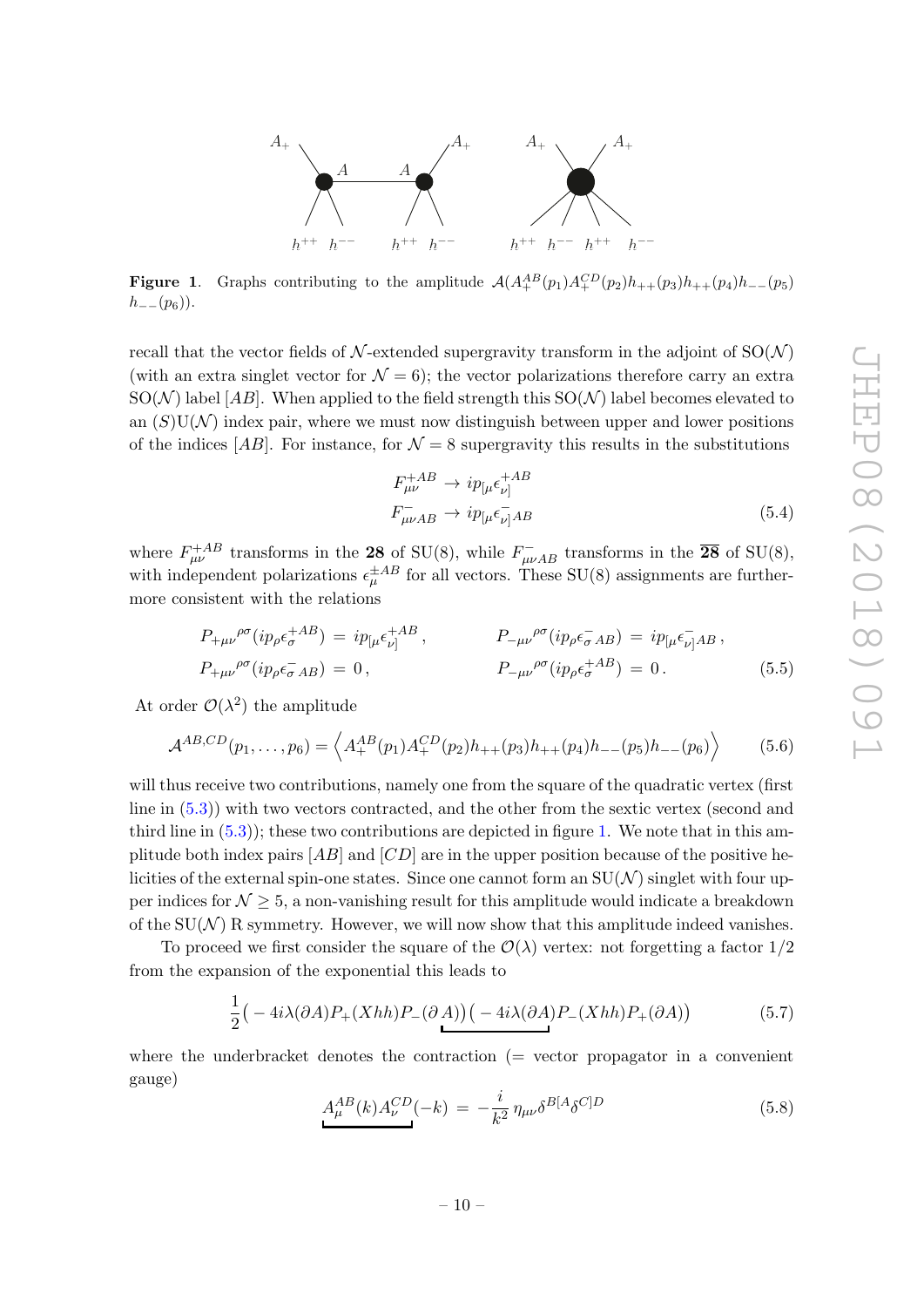and where the positive helicity vectors are left uncontracted as they will be dressed with positive helicity polarizations in accord with [\(5.5\)](#page-10-1). Now using the relation

$$
P_{-\rho_2\sigma_2}^{\ \mu_2\nu_2} k_{\mu_2} \eta_{\nu_2\bar{\nu}_2} P_{-\bar{\rho}_2\bar{\sigma}_2}^{\ \bar{\mu}_2\bar{\nu}_2} k_{\bar{\mu}_2} = \frac{1}{4} k^2 P_{-\rho_2\sigma_2; \bar{\rho}_2\bar{\sigma}_2},\tag{5.9}
$$

with the momentum  $k = p_1 + p_3 + p_5 (= -p_2 - p_4 - p_6)$  on the internal line we see that the propagator factor is cancelled, and we end up with an effective local vertex

 $+ 2i\lambda^2(\partial A)P_+(Xhh)P_-(Xhh)P_+(\partial A)$ 

which is the same as the contact interaction in the second line in  $(5.3)$ . Therefore the two contributions exactly cancel at the order of  $\lambda^2$ . Thus, the deformed all order higher derivatives action, which has a duality current conservation, yields a six-point on-shell amplitudes at the  $\lambda^2$  order which does exhibit the expected SU(N) demanded by Nextended supergravity. Using the vertices in eq [\(5.3\)](#page-9-1) it is not difficult to show that the eight-point  $\mathcal{O}(\lambda^3)$  SU(N)-breaking amplitude also vanishes.

To conclude, we have shown that the bosonic duality-symmetric action with higher derivatives does not break the  $SU(N)$  symmetry of the six- and eight-point on shell amplitudes to  $SO(N)$ . However, in general, the issue of the restoration of  $SU(N)$  symmetry and supersymmetry based on deformed action requires additional investigations.

#### <span id="page-11-0"></span>6 Discussion

In this paper we have constructed a complete deformed action of the two-vector sector of the candidate UV divergence serving as the seed of deformation of  $\mathcal{N} \geq 5$  supergravities; the resulting action terms in eqs.  $(3.9)$  and  $(3.10)$  extend earlier results of  $[6]$ , where the dualitycompletion of the two-vector superpartner of an  $R<sup>4</sup>$  counterterm was first considered. We have solved perturbatively the twisted non-linear constraint equation [\(3.4\)](#page-7-5) and identified the dual field strength  $G^+(F,\phi)$  to all orders in  $\lambda$ , presented in [\(3.9\)](#page-7-3). We have also found the complete all order in  $\lambda$  action [\(3.10\)](#page-7-0) such that the corresponding duality current is conserved.

Our deformed action, when expanded near the base point of the moduli space  $\frac{\mathcal{G}}{\mathcal{H}}$  has terms which break  $SU(N)$  symmetry down to  $SO(N)$  symmetry. This feature, if it would persist on shell, would prevent our deformed action from being consistent with supersymmetry. We have therefore computed the six-point amplitude, as shown in figure [1,](#page-10-0) and we have found that the contribution from the  $SU(N)$  symmetry violating  $\lambda^2$  vertex in the deformed action is precisely cancelled by the tree diagram with two  $\lambda$  vertices. These examples indicate that an analogous cancellation and restoration of  $SU(N)$  symmetry in scattering amplitudes might take place at all higher orders in  $\lambda$  and for all *n*-point amplitudes.

Our conclusion here is the following. When using the two-vector sector of the candidate counterterm as a seed for deformation of the action we do not find an inconsistency between the requirement of duality current conservation and supersymmetry of the deformed action. It does not mean that our deformed action has a supersymmetric embedding, but there is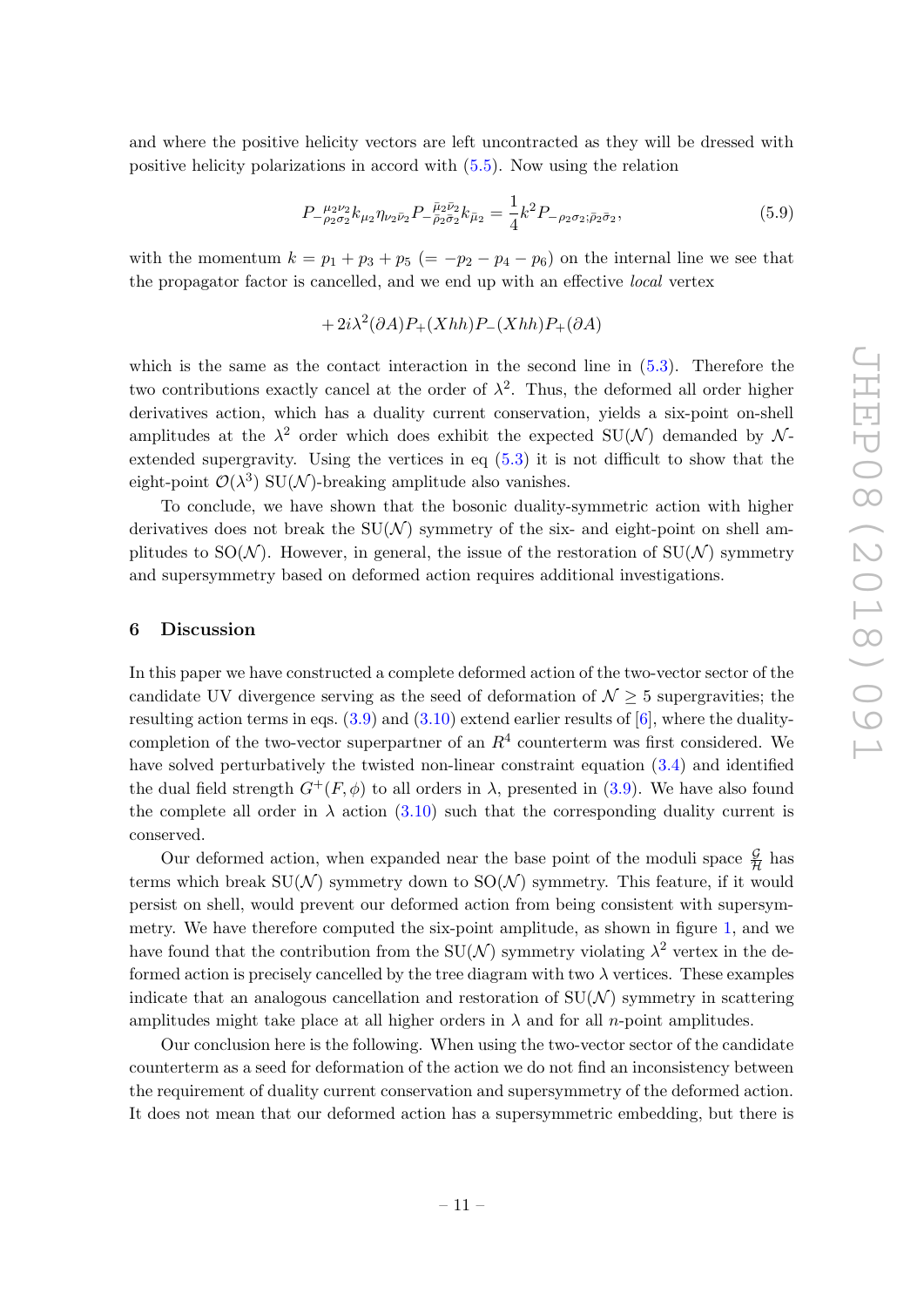also no obvious obstruction to it: the six-point tree amplitude based on deformed action has an  $SU(N)$  symmetry, which is necessary but not sufficient condition for supersymmetry.

Our analysis here does not explain why  $\mathcal{N} = 5$  supergravity in four loops is UV finite [\[14\]](#page-25-3). We will continue with analogous investigation of more general sectors of the deformation of the theory in Part II of this project. We will take into account the onevector and the four-vector sectors, in addition to the two-vector sector we have studied here. Ultimately, the goal is to either construct a supersymmetric deformed action of  $\mathcal{N} \geq 5$  supergravity, or to find that it is not available.

#### Acknowledgments

We are grateful to Z. Bern, L. Brink, J.J. Carrasco, D. Freedman, M. Green, M. Duff, S. Ferrara, H. Elvang, Y.-T. Huang, P. Townsend, A. Tseytlin and A. Van Proeyen for stimulating discussions. The work of RK and YY is supported by SITP and by the US National Science Foundation grant PHY-1720397. The work of HN is suppoted in part by the European Research Council under the European Union's Horizon 2020 research and innovation program (grant agreement No 740209). The work of RR is supported in part by the US Department of Energy under grant DE-SC0013699. RK and HN are grateful to the organizers of SUSY 2016 conference in Melbourne where this work was initiated. RR is grateful to SITP at Stanford and RK to Max Planck Institute of Gravitational Physics in Potsdam for the hospitality when a part of this work was performed. We are grateful to the participants of the conference 'Hawking 75' in Cambridge for the interest to our work and important discussions.

## <span id="page-12-0"></span>A A review of classical  $\mathcal N$ -extended supergravities

We start by recalling<sup>[4](#page-12-1)</sup> the main features of four dimensional pure  $\mathcal{N}$ -extended supergravities,  $\mathcal{N} \geq 5$ .

These theories contain in the bosonic sector, besides the metric, a number  $n_v$  of vectors and  $m$  of (real) scalar fields. The relevant classical bosonic vector and scalar part of action is known to have the following general form:

<span id="page-12-2"></span>
$$
S = \int \sqrt{-g} d^4x \left( -\frac{1}{2} R + \text{Im} \mathcal{N}_{\Lambda \Gamma} F^{\Lambda}_{\mu\nu} F^{\Gamma | \mu\nu} + \frac{1}{2 \sqrt{-g}} \text{Re} \mathcal{N}_{\Lambda \Gamma} \epsilon^{\mu\nu\rho\sigma} F^{\Lambda}_{\mu\nu} F^{\Gamma}_{\rho\sigma} + \right. \\
\left. + \frac{1}{2} g_{rs}(\Phi) \partial_{\mu} \Phi^r \partial^{\mu} \Phi^s \right) . \tag{A.1}
$$

The vector-scalar part of this action was presented in [\(2.2\)](#page-4-2) and notations explained there. Duality rotations and symplectic covariance of these theories were uncovered in [\[1\]](#page-24-0).

We consider a theory of  $n_v$  abelian gauge fields  $A_\mu^\Lambda$ , in a  $D=4$  space-time with Lorentz signature (which we take to be mostly minus). They correspond to a set of  $n<sub>v</sub>$  differential 1-forms

$$
A^{\Lambda} \equiv A_{\mu}^{\Lambda} dx^{\mu} \qquad (\Lambda = 1, \dots, n_{v}). \qquad (A.2)
$$

<span id="page-12-1"></span><sup>&</sup>lt;sup>4</sup>This is a shortened version of the corresponding review in  $[26]$ , which focuses on the details important to our case.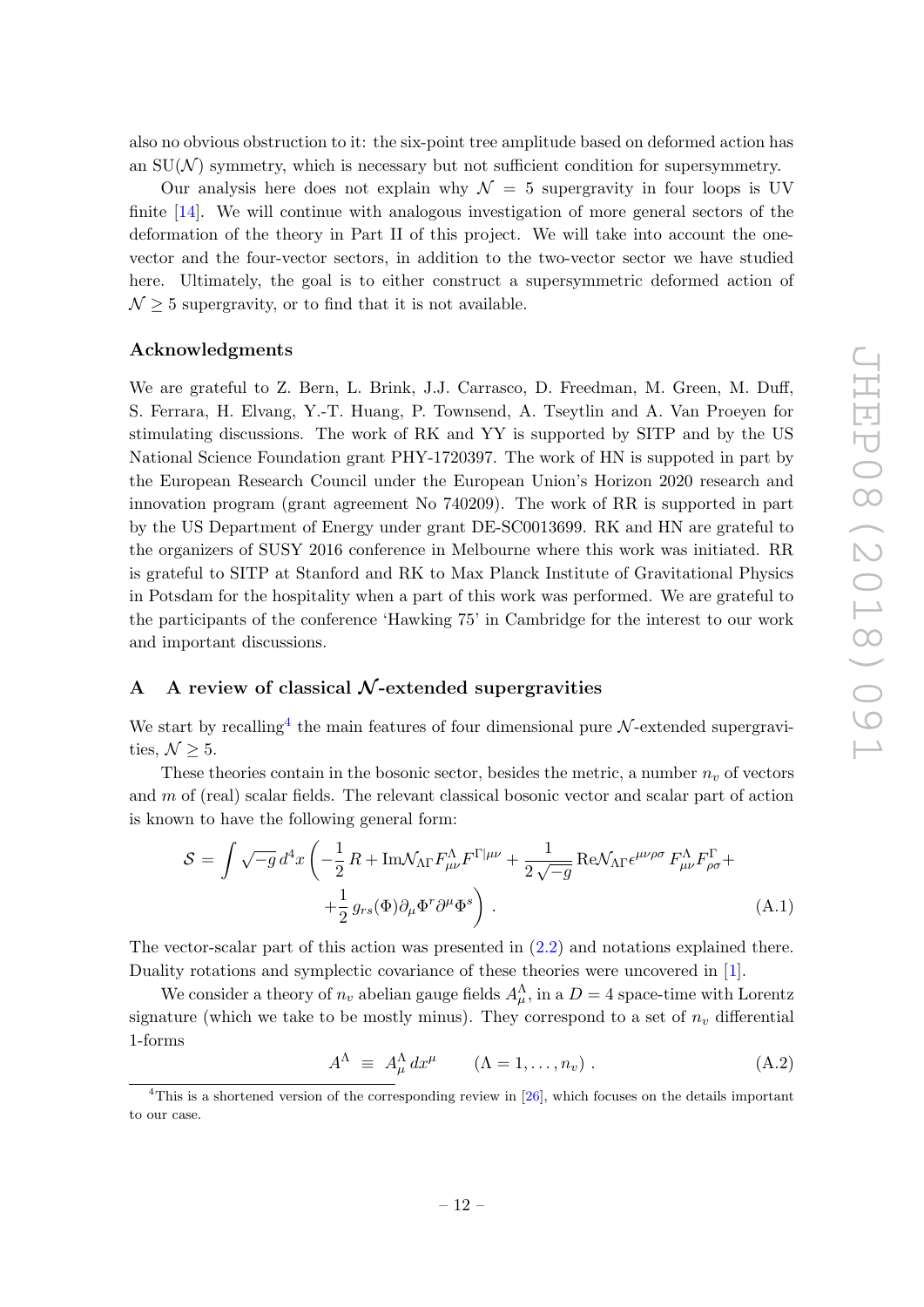The corresponding field strengths and their Hodge duals are defined by  $5$ 

$$
F^{\Lambda} \equiv d A^{\Lambda} \equiv F^{\Lambda}_{\mu\nu} dx^{\mu} \wedge dx^{\nu},
$$
  
\n
$$
F^{\Lambda}_{\mu\nu} \equiv \frac{1}{2} \left( \partial_{\mu} A^{\Lambda}_{\nu} - \partial_{\nu} A^{\Lambda}_{\mu} \right),
$$
  
\n
$$
({}^{\star}F^{\Lambda})_{\mu\nu} \equiv \frac{\sqrt{-g}}{2} \varepsilon_{\mu\nu\rho\sigma} F^{\Lambda|\rho\sigma}.
$$
\n(A.3)

The dynamics of a system of abelian gauge fields coupled to scalars in a gravity theory is encoded in the bosonic action [\(A.1\)](#page-12-2). Introducing self-dual and anti-self-dual combinations

$$
F^{\pm} = \frac{1}{2} \left( F \pm \mathrm{i}^{\star} F \right) , \qquad \star (F^{\pm}) = \mp \mathrm{i} F^{\pm} , \qquad (A.4)
$$

the vector part of the Lagrangian defined by  $(A.1)$  can be rewritten in the form given in [\(2.2\)](#page-4-2). We introduce new tensors

<span id="page-13-0"></span>
$$
{}^{\star}G_{\Lambda|\mu\nu} \equiv \frac{1}{2} \frac{\partial \mathcal{L}}{\partial F^{\Lambda}_{\mu\nu}} = \text{Im}\mathcal{N}_{\Lambda\Sigma} F^{\Sigma}_{\mu\nu} + \text{Re}\mathcal{N}_{\Lambda\Sigma} {}^{\star}F^{\Sigma}_{\mu\nu} \longleftrightarrow G^{\mp}_{\Lambda|\mu\nu} \equiv \mp \frac{\text{i}}{2} \frac{\partial \mathcal{L}}{\partial F^{\mp}_{\mu\nu}} ,\qquad (A.5)
$$

the Bianchi identities and field equations associated with the Lagrangian  $(A.1)$  can be written as

<span id="page-13-2"></span>
$$
\nabla^{\mu*} F^{\Lambda}_{\mu\nu} = 0, \qquad \nabla^{\mu*} G_{\Lambda|\mu\nu} = 0 \qquad (A.6)
$$

or equivalently

$$
\nabla^{\mu} \text{Im} F^{\pm \Lambda}_{\mu \nu} = 0, \qquad \nabla^{\mu} \text{Im} G^{\pm}_{\Lambda | \mu \nu} = 0. \qquad (A.7)
$$

Introducing the  $2n_v$ -component column vector

$$
{}^{\star}\mathcal{F} \equiv \begin{pmatrix} {}^{\star}F^{\Lambda} \\ {}^{\star}G_{\Lambda} \end{pmatrix}, \tag{A.8}
$$

a general duality rotation is any general linear transformations on such a vector,

<span id="page-13-3"></span>
$$
\begin{pmatrix} \star_F \\ \star_G \end{pmatrix}' = \begin{pmatrix} A & B \\ C & D \end{pmatrix} \begin{pmatrix} \star_F \\ \star_G \end{pmatrix} . \tag{A.9}
$$

For any constant matrix  $S =$  $\begin{pmatrix} A & B \\ C & D \end{pmatrix} \in GL(2n_v, \mathbb{R})$  the transformed vector of magnetic and electric field-strengths  ${}^{\star}\mathcal{F}' = \mathcal{S} \cdot {}^{\star}\mathcal{F}$  satisfies the same equations [\(A.6\)](#page-13-2) as the original one. In a condensed notation we can write

$$
\partial^{\star} \mathcal{F} = 0 \iff \partial^{\star} \mathcal{F}' = 0. \tag{A.10}
$$

Separating the self-dual and anti-self-dual parts

$$
F = F^{+} + F^{-}; \t G = G^{+} + G^{-} \t (A.11)
$$

<span id="page-13-1"></span><sup>&</sup>lt;sup>5</sup>We use, for the  $\epsilon$  tensor, the convention:  $\epsilon_{0123} = -1$ .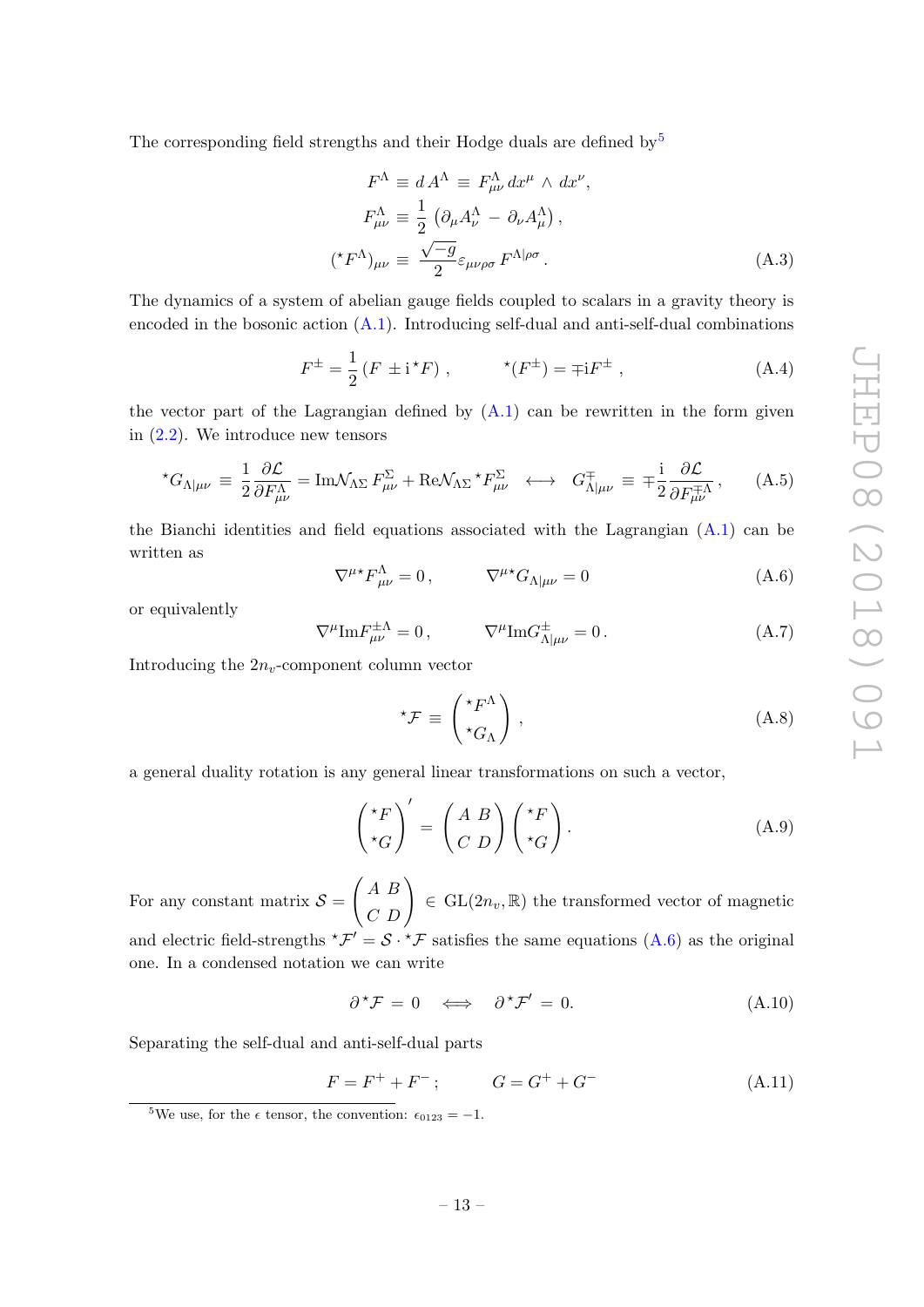and taking into account that  $F$  and  $G$  are related by  $(A.5)$ ,

<span id="page-14-4"></span>
$$
G^+ = \mathcal{N}F^+; \qquad G^- = \bar{\mathcal{N}}F^-, \qquad (A.12)
$$

the duality rotation in eq.  $(A.9)$  can be rewritten as

<span id="page-14-2"></span>
$$
\begin{pmatrix} F^+ \\ G^+ \end{pmatrix}' = \mathcal{S} \begin{pmatrix} F^+ \\ \mathcal{N} F^+ \end{pmatrix} ; \qquad \begin{pmatrix} F^- \\ G^- \end{pmatrix}' = \mathcal{S} \begin{pmatrix} F^- \\ \bar{\mathcal{N}} F^- \end{pmatrix} . \tag{A.13}
$$

The kinetic matrix  $\mathcal{N} = \mathcal{N}(\Phi)$  transforms under a duality rotation such that the definition of  $G^{\mp}$  as a variation of the Lagrangian continues to hold:

$$
G_{\Lambda}^{\prime +} = (C + D\mathcal{N})_{\Lambda\Sigma} F^{+\Sigma} \equiv -\frac{\mathrm{i}}{2} \frac{\partial \mathcal{L}^{\prime}}{\partial F^{\prime + \Lambda}} = (A + B\mathcal{N})_{\Sigma}^{\Delta} \mathcal{N}_{\Lambda\Delta}^{\prime} F^{+\Sigma}
$$
 (A.14)

that

$$
\mathcal{N}'_{\Lambda\Sigma}(\Phi') = \left[ (C + D\mathcal{N}) \cdot (A + B\mathcal{N})^{-1} \right]_{\Lambda\Sigma}.
$$
\n(A.15)

The condition that the matrix  $\mathcal N$  is symmetric both before and after the duality transformation implies that

$$
S \in \mathrm{Sp}(2n_v, \mathbb{R}) \subset \mathrm{GL}(2n_v, \mathbb{R}), \tag{A.16}
$$

that is:

<span id="page-14-0"></span>
$$
S^T \mathbb{C} S = \mathbb{C}, \qquad (A.17)
$$

where C is the symplectic invariant  $2n_v \times 2n_v$  matrix:

$$
\mathbb{C} = \begin{pmatrix} 0 & -\mathbb{1} \\ \mathbb{1} & 0 \end{pmatrix} .
$$
 (A.18)

It is useful to rewrite the symplectic condition  $(A.17)$  in terms of the  $n_v \times n_v$  blocks defining  $S$ :

<span id="page-14-3"></span>
$$
AT C - CT A = BT D - DT B = 0 ; AT D - CT B = 1.
$$
 (A.19)

In  $\mathcal{N} > 5$  models the fields are in some representation of the isometry group  $\mathcal{G}$  of the scalar manifold or of its maximal compact subgroup  $\mathcal{H}$ .<sup>[6](#page-14-1)</sup> All the properties of supergravity theories for  $\mathcal{N} \geq 5$  are completely fixed in terms of the geometry of the coset  $\mathcal{G}/\mathcal{H}$ ; they can be formulated in terms of the coset representatives  $L$  satisfying by

$$
L(\Phi') = gL(\Phi)h(g, \Phi). \tag{A.20}
$$

Here  $g \in \mathcal{G}$ ,  $h \in \mathcal{H}$  and  $\Phi' = \Phi'(\Phi)$ ,  $\Phi$  being the coordinates of  $\mathcal{G}/\mathcal{H}$ . Note that the scalar fields in  $\mathcal{G}/\mathcal{H}$  can be assigned, in the linearized theory, to linear representations  $R_{\mathcal{H}}$  of the local isotropy group H so that dim  $R_{\mathcal{H}} = \dim \mathcal{G} - \dim \mathcal{H}$  (in the full theory,  $R_{\mathcal{H}}$  is the representation which the vielbein of  $\mathcal{G}/\mathcal{H}$  belongs to).

<span id="page-14-1"></span> ${}^{6}$ This group is also the isotropy group of the scalar manifold and it is also isomorphic to the R-symmetry group; we use these names interchangeably when referring to  $H$ .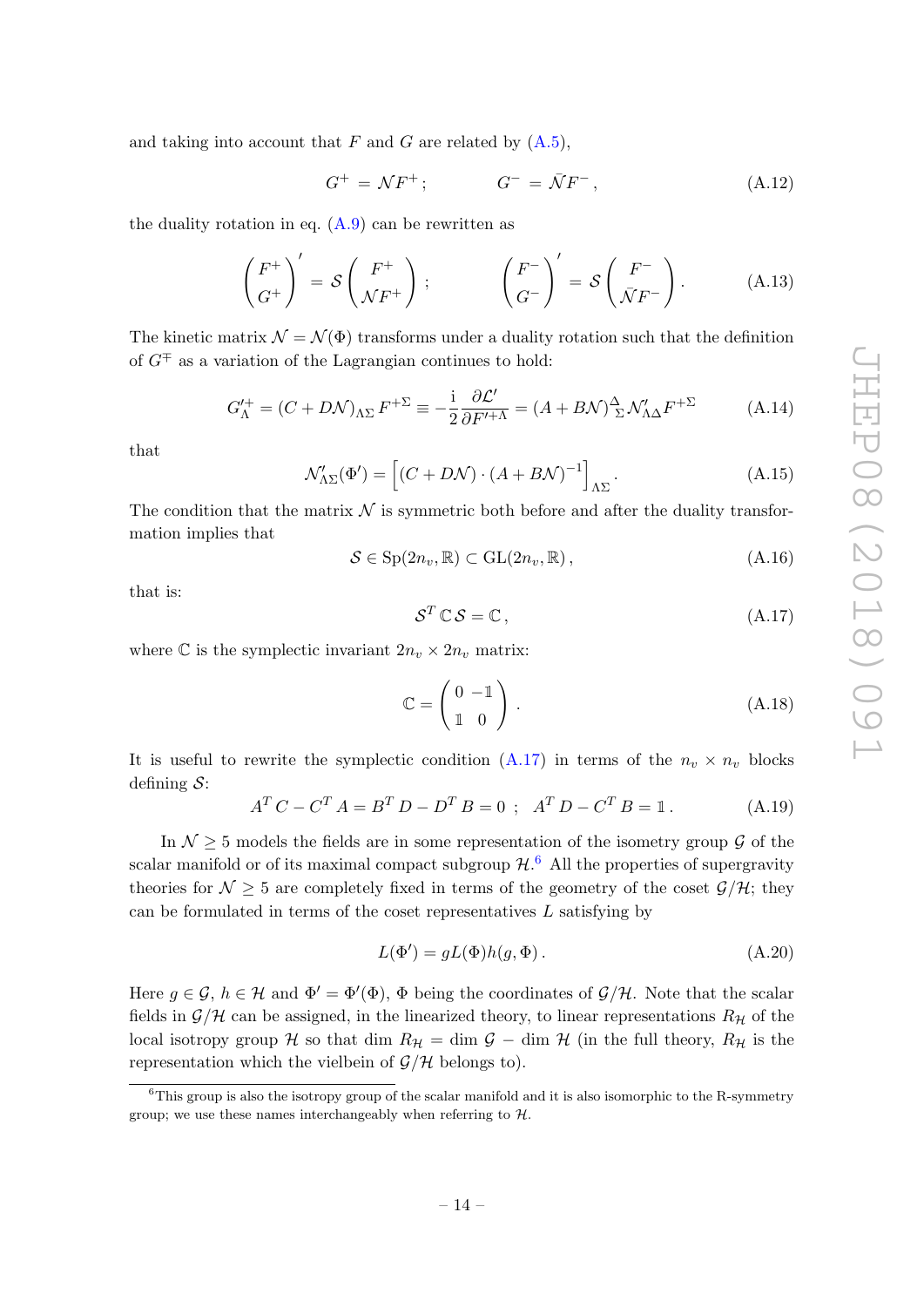Fermions in extended supergravities form representations the isotropy subgroup  $H$ rather than of the isometry group  $\mathcal G$  of the scalar manifold. For example, there is the graviphoton — 2-form  $T_{AB}$  — appearing in the supersymmetry transformation law of the gravitino 1-form

$$
\delta \psi_A = \nabla \epsilon_A + \alpha T_{AB|\mu\nu} \gamma^a \gamma^{\mu\nu} \epsilon^B V_a + \cdots. \tag{A.21}
$$

Here  $\nabla$  is the covariant derivative in terms of the space-time spin connection and the composite connection of  $H$ ,  $\alpha$  is a coefficient fixed by supersymmetry,  $V^a$  is the spacetime vielbein,  $A = 1, \dots, N$  is the index acted on by the automorphism group H in the fundamental representation. Here and in the following the ellipsis denote trilinear fermion terms. The 2-form field strength  $T_{AB}$  will be constructed by dressing the bare field strengths  $F^{\Lambda}$  with the coset representative  $L(\Phi)$  of  $\mathcal{G}/\mathcal{H}$ ,  $\Phi$  denoting a set of coordinates of  $\mathcal{G}/\mathcal{H}$ . The same field strength  $T_{AB}$  which appears in the gravitino transformation law is also present in the dilatino transformation law

$$
\delta \chi_{ABC} = P_{ABCD,\ell} \partial_{\mu} \phi^{\ell} \gamma^{\mu} \epsilon^D + \beta T_{[AB|\mu\nu} \gamma^{\mu\nu} \epsilon_{C]} + \cdots. \tag{A.22}
$$

Here  $P_{ABCD} = P_{ABCD,\ell} d\phi^{\ell}$  is the vielbein of the scalar manifold,  $\beta$  is a coefficient fixed by supersymmetry.

In order to give the explicit dependence on scalars of  $T_{AB}$  it is necessary to recall that, according to the Gaillard-Zumino construction, the isometry group  $G$  of the scalar manifold acts on the vector  $(F^{-\Lambda}, G_{\Lambda}^{-})$  (or its complex conjugate) as a subgroup of  $Sp(2n_{v}, \mathbb{R})$   $(n_{v})$ is the number of vector fields) with duality transformations interchanging electric and magnetic field strengths, as shown in [\(A.13\)](#page-14-2).

Let now  $L(\Phi)$  be the coset representative of  $\mathcal{G}/\mathcal{H}$  in the symplectic representation, namely as a  $2 n_v \times 2 n_v$  matrix belonging to  $Sp(2n_v, \mathbb{R})$  and therefore, in each theory, it can be described in terms of  $n_v \times n_v$  blocks  $A_L, B_L, C_L, D_L$  satisfying the same relations [\(A.19\)](#page-14-3) as the corresponding blocks of the generic symplectic transformation  $S$ .

Since the fermions of supergravity theories transform in a complex representation of the R-symmetry group  $\mathcal{H} \subset \mathcal{G}$ , it is useful to introduce a complex basis in the vector space of  $Sp(2n_v, \mathbb{R})$ , defined by the action of following unitary matrix:

$$
\mathcal{A} = \frac{1}{\sqrt{2}} \begin{pmatrix} \mathbb{1} & i \mathbb{1} \\ \mathbb{1} & -i \mathbb{1} \end{pmatrix},
$$

and to introduce a new matrix  $\mathbf{V}(\Phi)$  obtained by complexifying the right index of the coset representative  $L(\Phi)$ , so as to make its transformation properties under right action of H manifest:

<span id="page-15-0"></span>
$$
\mathbf{V}(\Phi) = \begin{pmatrix} \mathbf{f} & \bar{\mathbf{f}} \\ \mathbf{h} & \bar{\mathbf{h}} \end{pmatrix} = L(\Phi) \mathcal{A}^{\dagger}, \tag{A.23}
$$

where:

$$
\mathbf{f} = \frac{1}{\sqrt{2}} (A_L - iB_L) ; \ \mathbf{h} = \frac{1}{\sqrt{2}} (C_L - iD_L) .
$$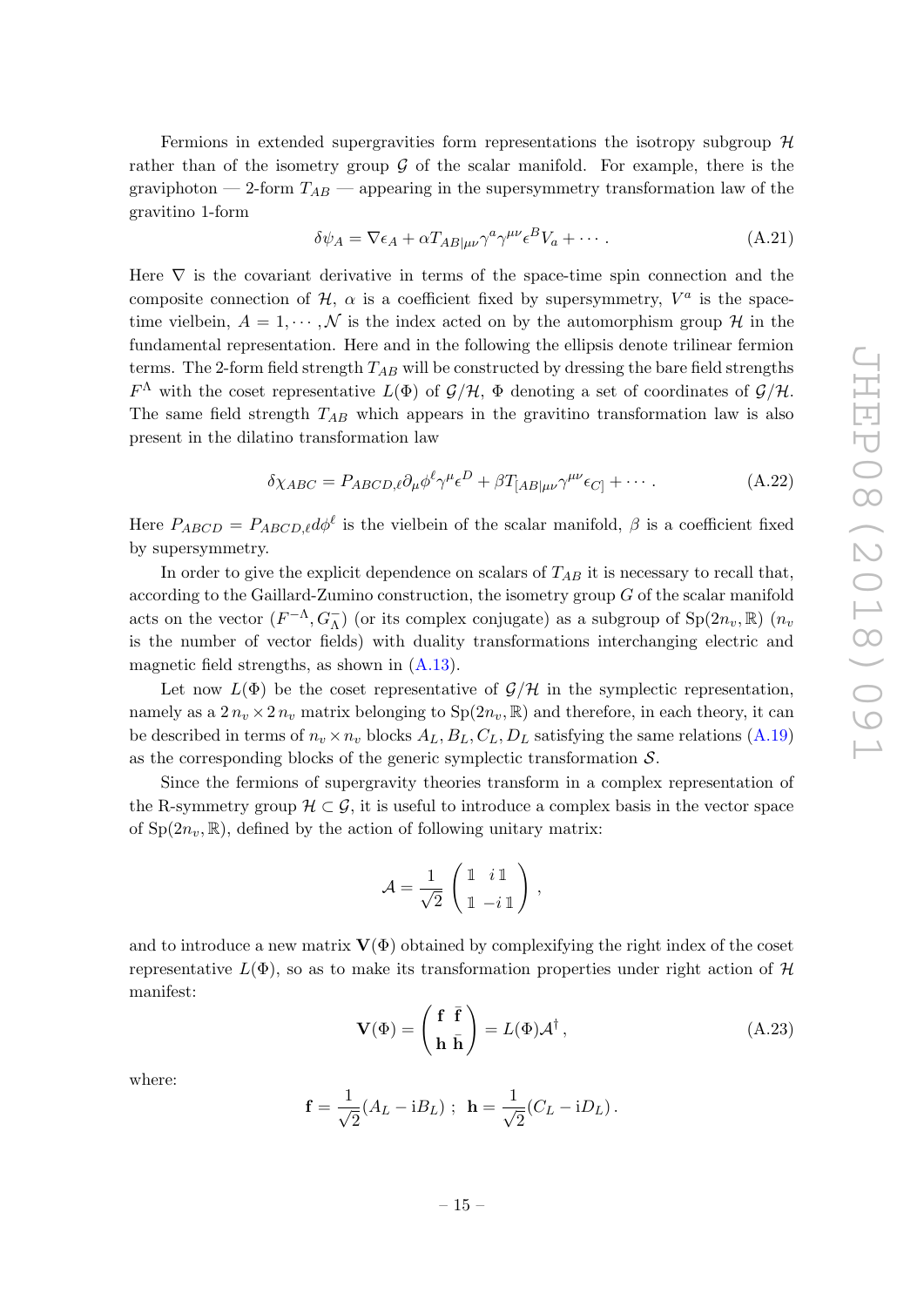From the properties of  $L(\Phi)$  as a symplectic matrix, it is easy to derive the following properties for V:

$$
\mathbf{V}\,\eta\,\mathbf{V}^{\dagger} = -i\mathbb{C} \, \; ; \quad \mathbf{V}^{\dagger}\,\mathbb{C}\,\mathbf{V} = i\eta \,, \tag{A.24}
$$

where the symplectic invariant matrix  $\mathbb C$  and  $\eta$  are defined as follows:

$$
\mathbb{C} = \begin{pmatrix} 0 & -1 \\ 1 & 0 \end{pmatrix} ; \eta = \begin{pmatrix} 1 & 0 \\ 0 & -1 \end{pmatrix}, \qquad (A.25)
$$

and, as usual, each block is an  $n_v \times n_v$  matrix. The above relations imply on the matrices f and h the following properties:

<span id="page-16-0"></span>
$$
i(\mathbf{f}^{\dagger}\mathbf{h} - \mathbf{h}^{\dagger}\mathbf{f}) = \mathbb{1}
$$
  
( $\mathbf{f}^{\dagger}\mathbf{h} - \mathbf{h}^{\dagger}\mathbf{f}$ ) = 0. (A.26)

The  $n_v \times n_v$  blocks **f**, **h** of **V** acquire the following form

$$
\mathbf{f} = f^{\Lambda}{}_{AB}, \n\mathbf{h} = h_{\Lambda AB},
$$
\n(A.27)

where AB are indices in the two-index antisymmetric representation of  $H = SU(N) \times U(1)$ or SU(8) in  $\mathcal{N} = 8$  case. Upper SU(N) indices label objects in the complex conjugate representation of  $SU(N)$ :

$$
(f^{\Lambda}{}_{AB})^* = \bar{f}^{\Lambda AB} \tag{A.28}
$$

etc. Thus we have another symplectic section depending on scalars of the theory and transforming as follows

$$
\left(\frac{f^{\Lambda}{}_{AB}}{h_{\Lambda AB}}\right)' = \mathcal{S}\left(\frac{f^{\Lambda}{}_{AB}}{h_{\Lambda AB}}\right). \tag{A.29}
$$

The kinetic matrix  $\mathcal N$  can be written in terms of the sub-blocks  $f$ , h, and turns out to be:

<span id="page-16-1"></span>
$$
\mathcal{N} = \mathbf{h} \, \mathbf{f}^{-1}, \qquad \mathcal{N} = \mathcal{N}^t \,, \tag{A.30}
$$

transforming projectively under  $Sp(2n_v, \mathbb{R})$  duality rotations as already shown in the previous section. By using  $(A.26)$  and  $(A.30)$  we find that

$$
(\mathbf{f}^t)^{-1} = \mathrm{i}(\mathcal{N} - \bar{\mathcal{N}})\bar{\mathbf{f}},\tag{A.31}
$$

that is

<span id="page-16-2"></span>
$$
(\mathbf{f}^{-1})^{AB}_{\ \Lambda} = \mathrm{i}(\mathcal{N} - \bar{\mathcal{N}})_{\Lambda\Sigma}\bar{f}^{\Sigma\,AB} \,. \tag{A.32}
$$

For the symplectic product in general  $\langle | \rangle$ , one can use the convention

$$
\langle \mathcal{A} | \mathcal{B} \rangle \equiv \mathcal{B}^{\Lambda} \mathcal{A}_{\Lambda} - \mathcal{B}_{\Lambda} \mathcal{A}^{\Lambda} \,. \tag{A.33}
$$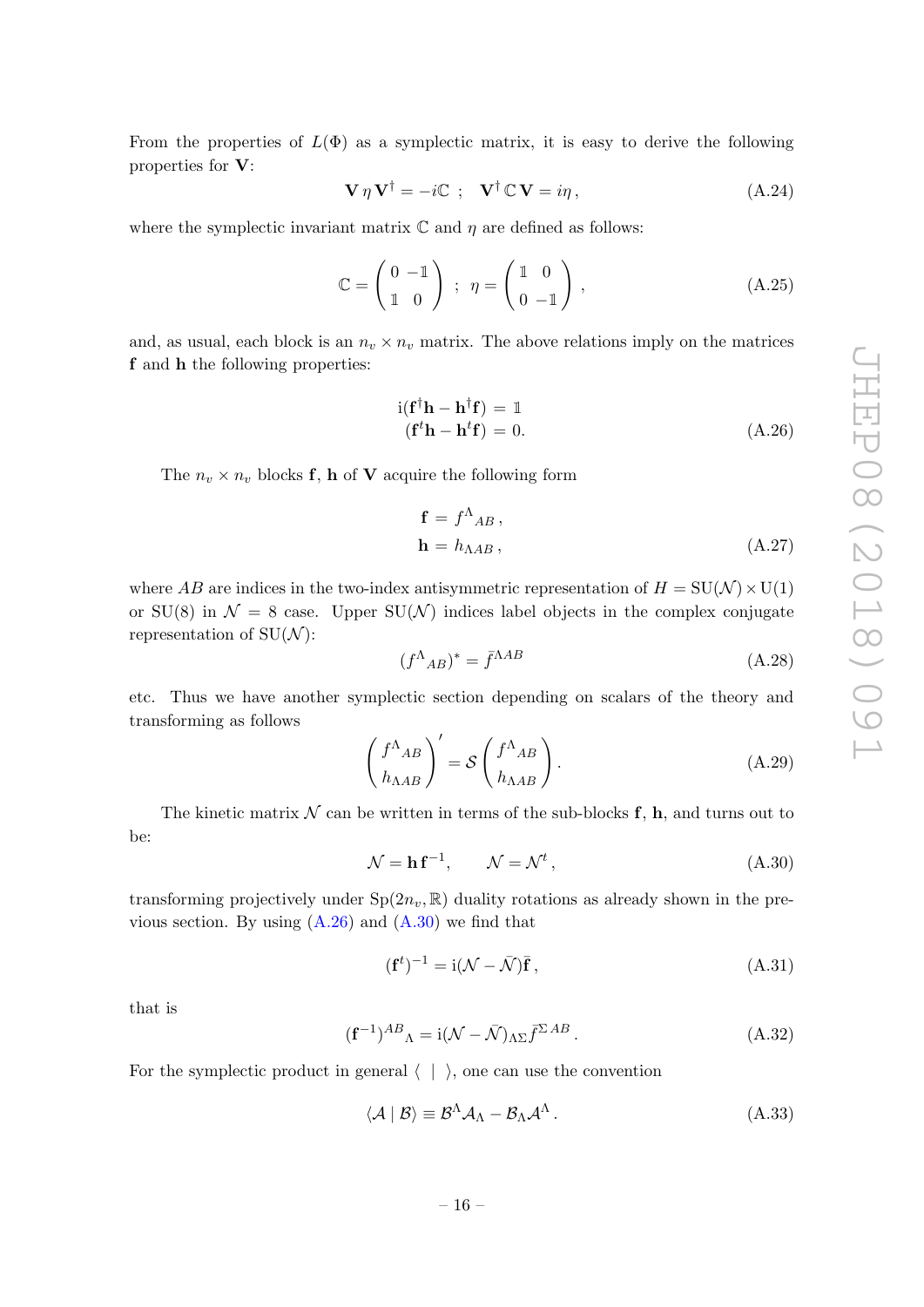In particular, a symplectic invariant can be constructed using one symplectic section depending on field strength and its dual  $(F^{\pm}, G^{\pm})$  and the other one depending on scalars  $(f, h)$ 

<span id="page-17-0"></span>
$$
T_{AB}^{\pm} = (f^{\Lambda}_{AB}, h_{\Lambda AB}) \begin{pmatrix} 0 & -\mathbb{1} \\ \mathbb{1} & 0 \end{pmatrix} \begin{pmatrix} F^{\pm \Lambda} \\ G^{\pm}_{\Lambda} \end{pmatrix} .
$$
 (A.34)

Here  $T_{AB}^{\pm}$  is a G-invariant since  $S^T \mathbb{C} S = \mathbb{C}$ , but it transforms under the group H. Thus, the graviphoton and its conjugate are

<span id="page-17-1"></span>
$$
T_{AB}^{-} = h_{\Lambda AB} F^{-\Lambda} - f^{\Lambda}{}_{AB} G_{\Lambda}^{-},
$$
  

$$
\bar{T}^{-AB} = (T_{AB}^{-})^* = \bar{h}_{\Lambda}{}^{AB} F^{+\Lambda} - \bar{f}^{\Lambda AB} G_{\Lambda}^{+}.
$$
 (A.35)

Note that, in classical supergravity, the graviphoton satisfies the constraint shown in eq.  $(3.1)$  as a consequence of eqs.  $(A.30)$ ,  $(A.12)$ . It is an H-covariant form of what is known as a twisted selfduality constraint, covariant under  $G$  transformations.

The constraint eq.  $(3.1)$  is known as *linear twisted self-duality constraint*. It can be given in the following form. We can use a 56-dimensional real symplectic vector of field strengths

$$
\mathcal{F} \equiv \begin{pmatrix} F^{\Lambda} \\ G_{\Lambda} \end{pmatrix}, \tag{A.36}
$$

that transforms in the 56 of  $E_{7(7)} \subset Sp(56, \mathbb{R})$ . The scalars of the theory are described by the symplectic section

$$
\mathcal{V}_{AB} \equiv \begin{pmatrix} f^{\Lambda}{}_{AB} \\ h_{\Lambda\,AB} \end{pmatrix} . \tag{A.37}
$$

The period matrix is defined by the property

$$
h_{\Lambda AB} = \mathcal{N}_{\Lambda \Sigma} f^{\Sigma}{}_{AB} \,. \tag{A.38}
$$

This relation of the components of the section  $V_{IJ}$  with the components of the symplectic  $E_{7(7)}/SU(8)$  coset representative imply the constraints

$$
\langle \mathcal{V}_{AB} | \overline{\mathcal{V}}^{CD} \rangle = -2i \delta_{AB}{}^{CD}, \qquad \langle \mathcal{V}_{AB} | \mathcal{V}_{CD} \rangle = 0.
$$
 (A.39)

The graviphoton field strength is defined by

<span id="page-17-2"></span>
$$
T_{AB} \equiv \langle \mathcal{V}_{AB} | \mathcal{F} \rangle, \tag{A.40}
$$

and its self- and anti-self-dual parts are

$$
T_{AB}^{\pm} \equiv \langle V_{AB} | \mathcal{F}^{\pm} \rangle. \tag{A.41}
$$

They all transform under compensating  $SU(8)$  transformations only. Since the H-tensor  $T_{AB}$  is complex, we have

$$
T^{AB \pm} = \overline{(T_{AB}^{\mp})} \,. \tag{A.42}
$$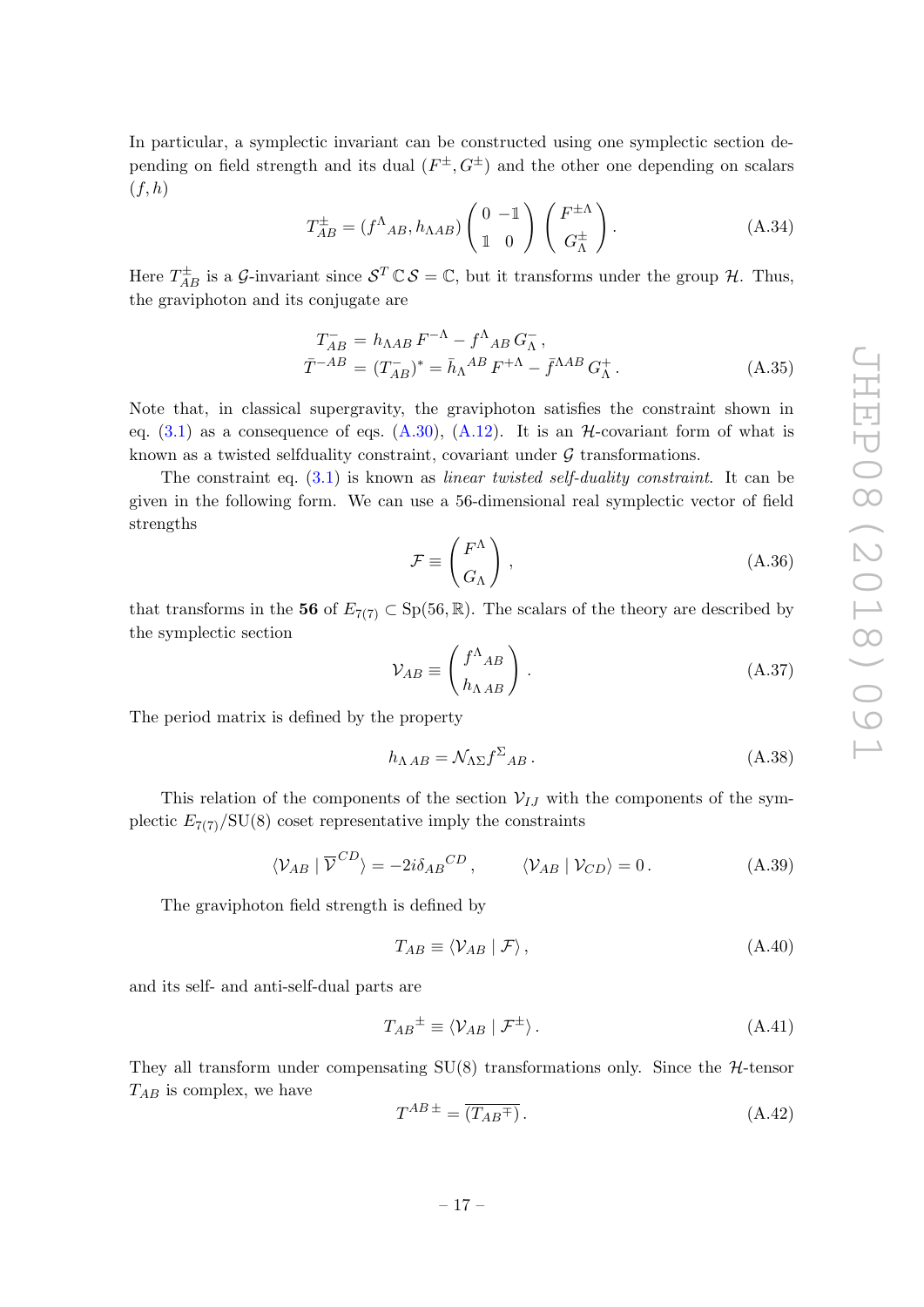Finally, the linear twisted self-duality constraint eq.  $(A.12)$ , is equivalent to the vanishing of

$$
\overline{T}^{AB} = \overline{(T_{AB}^+)} = 0. \tag{A.43}
$$

We are now able to derive some differential relations using the Maurer-Cartan equations obeyed by the scalars through the embedded coset representative V. Indeed, let  $\Gamma =$  $V^{-1}dV$  be the Sp(2n<sub>v</sub>, R) Lie algebra left invariant one form satisfying:

$$
d\Gamma + \Gamma \wedge \Gamma = 0. \tag{A.44}
$$

In terms of  $(f, h)$ ,  $\Gamma$  has the following form:

<span id="page-18-0"></span>
$$
\Gamma \equiv \mathbf{V}^{-1}d\mathbf{V} = \begin{pmatrix} \mathrm{i}(\mathbf{f}^{\dagger}d\mathbf{h} - \mathbf{h}^{\dagger}d\mathbf{f}) & \mathrm{i}(\mathbf{f}^{\dagger}d\bar{\mathbf{h}} - \mathbf{h}^{\dagger}d\bar{\mathbf{f}}) \\ -\mathrm{i}(\mathbf{f}^{\dagger}d\mathbf{h} - \mathbf{h}^{\dagger}d\mathbf{f}) & -\mathrm{i}(\mathbf{f}^{\dagger}d\bar{\mathbf{h}} - \mathbf{h}^{\dagger}d\bar{\mathbf{f}}) \end{pmatrix} \equiv \begin{pmatrix} \Omega^{(H)} & \bar{\mathcal{P}} \\ \mathcal{P} & \bar{\Omega}^{(H)} \end{pmatrix}, \quad (A.45)
$$

where the  $n_v \times n_v$  sub-blocks  $\Omega^{(H)}$  and P embed the H-connection and the vielbein of  $\mathcal{G}/\mathcal{H}$ respectively. This identification follows from the Cartan decomposition of the  $Sp(2n_v, \mathbb{R})$ Lie algebra.

From [\(A.23\)](#page-15-0) and [\(A.45\)](#page-18-0), we obtain the  $(n_v \times n_v)$  matrix equation:

<span id="page-18-1"></span>
$$
D(\Omega)\mathbf{f} = \bar{\mathbf{f}} \mathcal{P},
$$
  
\n
$$
D(\Omega)\mathbf{h} = \bar{\mathbf{h}} \mathcal{P},
$$
\n(A.46)

together with their complex conjugates. The  $H$ -connection is

$$
\Omega^{(H)} = i[\mathbf{f}^{\dagger}(D\mathbf{h} + \mathbf{h}\omega) - \mathbf{h}^{\dagger}(D\mathbf{f} + \mathbf{f}\omega)] = \omega \mathbb{1},\tag{A.47}
$$

where we have used:

$$
D\mathbf{h} = \bar{\mathcal{N}} D\mathbf{f}; \quad \mathbf{h} = \mathcal{N}\mathbf{f}, \tag{A.48}
$$

which follow from  $(A.46)$  and the fundamental identity  $(A.26)$ . Furthermore, using the same relations, the embedded vielbein  $P$  can be written as follows

$$
\mathcal{P} = -i(\mathbf{f}^t D \mathbf{h} - \mathbf{h}^t D \mathbf{f}) = i\mathbf{f}^t (\mathcal{N} - \bar{\mathcal{N}}) D \mathbf{f}, \qquad (A.49)
$$

and

$$
D(\omega)f^{\Lambda}{}_{AB} = \frac{1}{2}\bar{f}^{\Lambda CD}P_{ABCD}.\tag{A.50}
$$

For  $N > 4$ , P coincides with the vielbein  $P_{ABCD}$  of the relevant  $\mathcal{G}/\mathcal{H}$ .

This equation is a part of the Maurer-Cartan equation

$$
D\mathcal{V}_{AB} = \frac{1}{2} \mathcal{P}_{ABCD} \overline{\mathcal{V}}^{CD}, \qquad (A.51)
$$

where D is the H-covariant derivative and  $\mathcal{P}_{ABCD}$  the vielbein 1-form on the scalar manifold. Using the definition of the graviphoton field strength  $(A.40)$  we also find that

$$
DT_{AB} = \frac{1}{2} \mathcal{P}_{ABCD} \wedge \overline{T}^{CD}, \qquad (A.52)
$$

and its complex conjugate.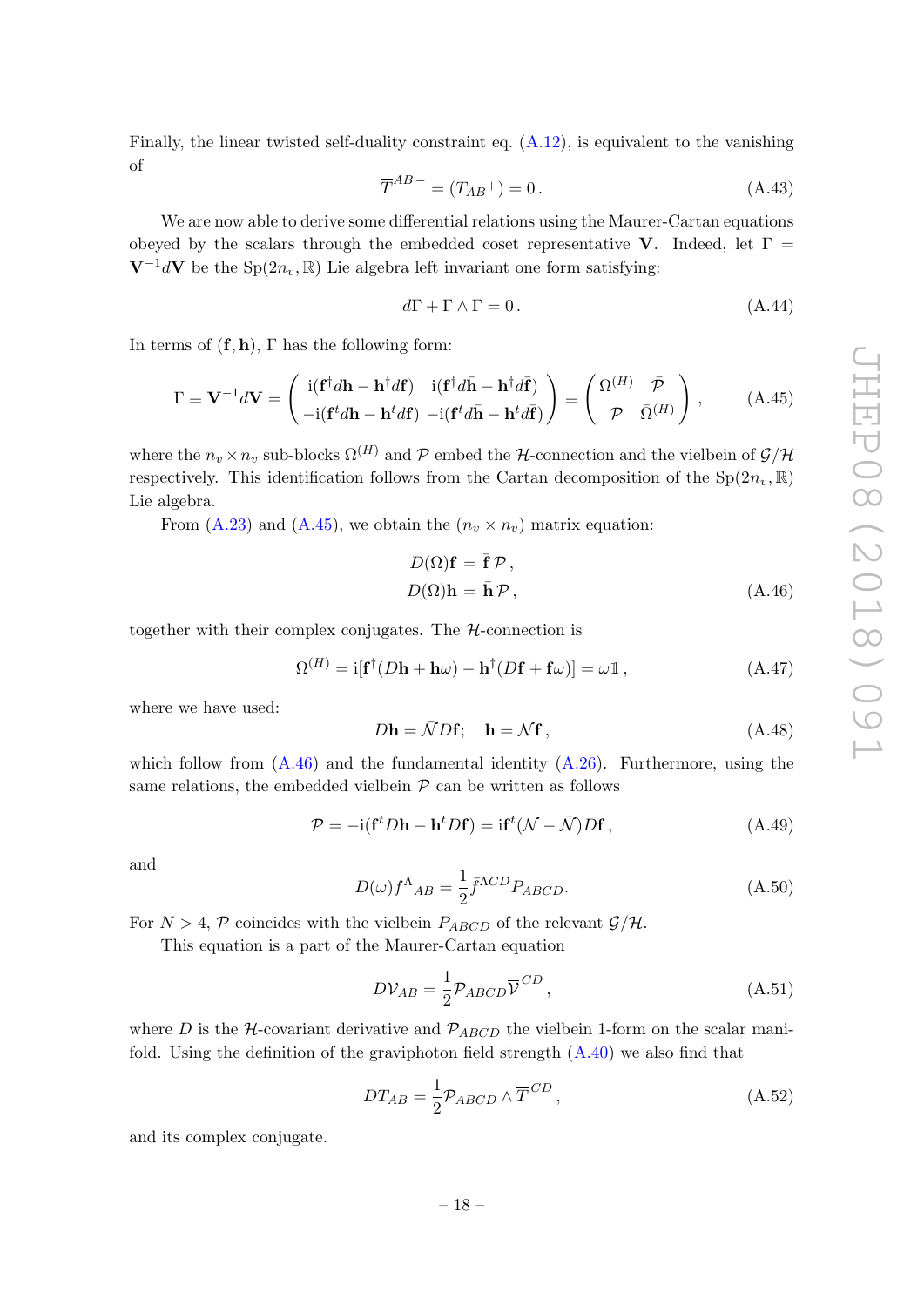It is useful in the context of black holes to define the central charges, as integrals over the dressed, scalar dependent graviphoton,  $Z_{AB}$  and  $\bar{Z}^{AB}$  and symplectic doublet charges  $Q$  which are integrals over field strength's  $F$  and  $G$  which are scalar independent. These are related as follows

$$
\frac{1}{2}Z_{AB}\bar{Z}^{AB} = -\frac{1}{2}Q^t\mathcal{M}(\mathcal{N})Q\,,\tag{A.53}
$$

where  $\mathbb C$  is the symplectic metric while  $\mathcal M(\mathcal N)$  and  $Q$  are:

$$
\mathcal{M}(\mathcal{N}) = \begin{pmatrix} 1 & -\text{Re}\mathcal{N} \\ 0 & 1 \end{pmatrix} \cdot \begin{pmatrix} \text{Im}\mathcal{N} & 0 \\ 0 & \text{Im}\mathcal{N}^{-1} \end{pmatrix} \cdot \begin{pmatrix} 1 & 0 \\ -\text{Re}\mathcal{N} & 1 \end{pmatrix} = \mathbb{C}\mathbf{V}\mathbf{V}^{\dagger}\mathbb{C}, \quad (A.54)
$$

$$
Q = \begin{pmatrix} P^* \\ q_{\Lambda} \end{pmatrix} . \tag{A.55}
$$

More useful relations follow

$$
\mathbf{f} \mathbf{f}^{\dagger} = -\mathrm{i} \left( \mathcal{N} - \bar{\mathcal{N}} \right)^{-1},
$$
\n
$$
\mathbf{h} \mathbf{h}^{\dagger} = -\mathrm{i} \left( \bar{\mathcal{N}}^{-1} - \mathcal{N}^{-1} \right)^{-1} \equiv -\mathrm{i} \mathcal{N} \left( \mathcal{N} - \bar{\mathcal{N}} \right)^{-1} \bar{\mathcal{N}},
$$
\n
$$
\mathbf{h} \mathbf{f}^{\dagger} = \mathcal{N} \mathbf{f} \mathbf{f}^{\dagger},
$$
\n
$$
\mathbf{f} \mathbf{h}^{\dagger} = \mathbf{f} \mathbf{f}^{\dagger} \bar{\mathcal{N}}.
$$
\n(A.56)

## <span id="page-19-0"></span>B Integrability of the deformed twisted self-duality in  $\mathcal{N} \geq 5$  models

In this appendix we use matrix-like notation and omit the Lorentz,  $\mathcal{G}, \mathcal{H}$  indices.

$$
\mathbf{f}^{-1}\bar{\mathbf{f}}^{-1} = \bar{\mathbf{f}}^{-1}\mathbf{f}^{-1} = i(\mathcal{N} - \bar{\mathcal{N}}),
$$
\n(B.1)

$$
X\bar{X} = \lambda^2 \mathbf{f}^{-1} \Delta \mathbf{f} \bar{\mathbf{f}}^{-1} \bar{\Delta} \bar{\mathbf{f}} = \lambda^2 \mathbf{f}^{-1} \Delta \mathbf{M} \bar{\Delta} \bar{\mathbf{M}} \mathbf{f},
$$
(B.2)

$$
(X\bar{X})^n = \lambda^{2n} \mathbf{f}^{-1} (\Delta \mathbf{M} \bar{\Delta} \bar{\mathbf{M}})^n \mathbf{f},\tag{B.3}
$$

$$
X(\mathcal{N} - \bar{\mathcal{N}}) = \lambda \mathbf{f}^{-1} \Delta \mathbf{f}(\mathcal{N} - \bar{\mathcal{N}}) = -i\lambda \mathbf{f}^{-1} \Delta \mathbf{f}(\mathbf{f}^{-1} \bar{\mathbf{f}}^{-1}) = -i\lambda \mathbf{f}^{-1} \Delta \bar{\mathbf{f}}^{-1}.
$$
 (B.4)

We consider the following action,

$$
\mathcal{L} = \alpha F^{+} (1 - X\bar{X})^{-1} X (\mathcal{N} - \bar{\mathcal{N}}) F^{-} + \beta F^{+} (1 - X\bar{X})^{-1} (\mathcal{N} - X\bar{X}\bar{\mathcal{N}}) F^{+} + \text{h.c.}, \quad (B.5)
$$

where  $\alpha$  and  $\beta$  are complex constants. We rewrite this action by using the identities. The first term can be rewritten as

$$
\alpha F^{+}(1 - X\bar{X})^{-1}X(\mathcal{N} - \bar{\mathcal{N}})F^{-}
$$
  
\n
$$
= \alpha F^{+} \sum_{n=0} (X\bar{X})^{n} X(\mathcal{N} - \bar{\mathcal{N}})F^{-}
$$
  
\n
$$
= -i\alpha F^{+} \sum_{n=0} \lambda^{2n+1} \mathbf{f}^{-1} (\Delta \mathbf{M} \bar{\Delta} \bar{\mathbf{M}})^{n} \mathbf{f} \times \mathbf{f}^{-1} \Delta \bar{\mathbf{f}}^{-1} F^{-}
$$
  
\n
$$
= -i\alpha F^{+} \sum_{n=0} \lambda^{2n+1} \mathbf{f}^{-1} (\Delta \mathbf{M} \bar{\Delta} \bar{\mathbf{M}})^{n} \Delta \bar{\mathbf{f}}^{-1} F^{-}.
$$
 (B.6)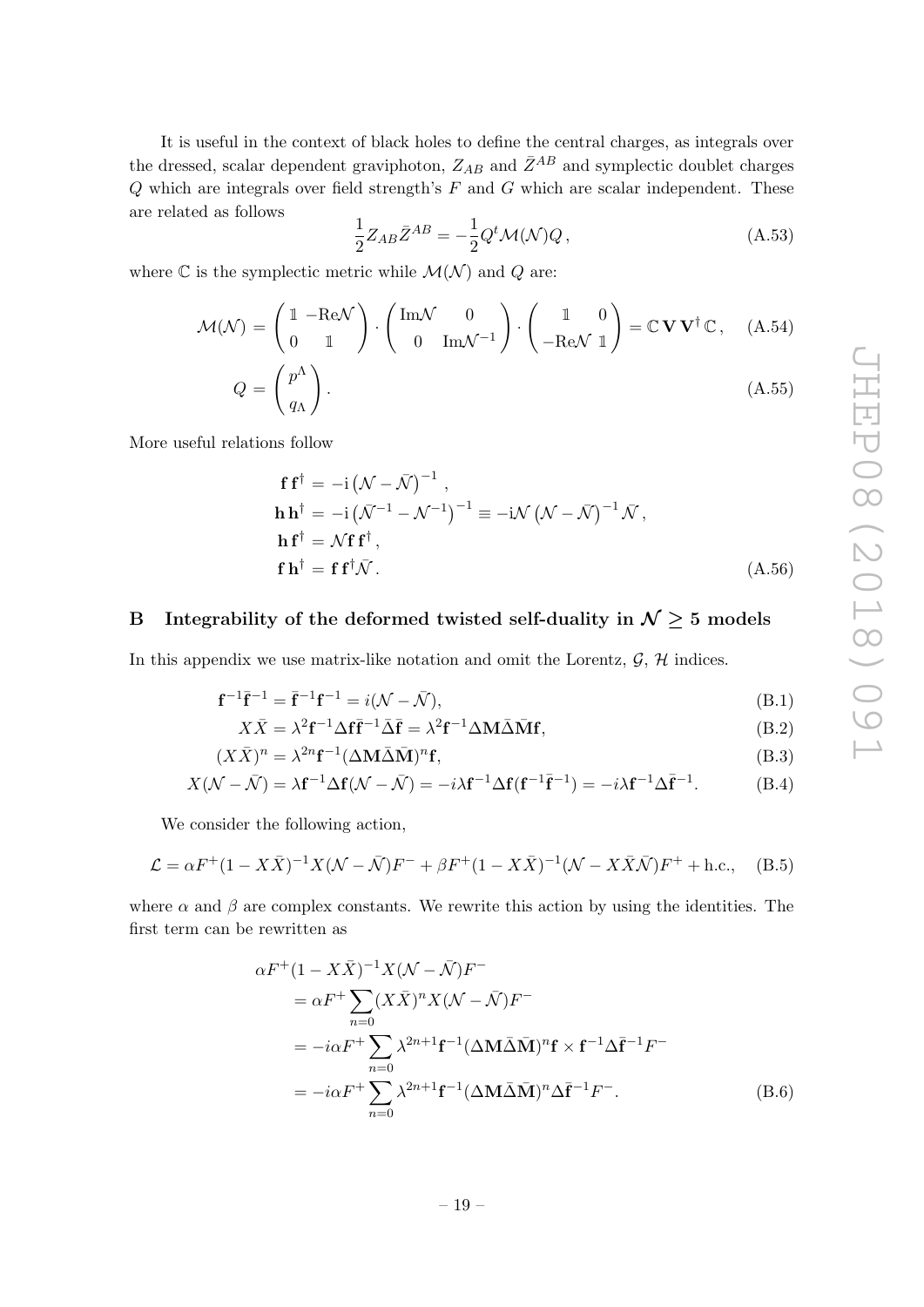The hermitian conjugate of this action is

$$
i\bar{\alpha}F^{-}\sum_{n=0} \lambda^{2n+1}\bar{\mathbf{f}}^{-1}(\bar{\Delta}\bar{\mathbf{M}}\Delta\mathbf{M})^{n}\bar{\Delta}\mathbf{f}^{-1}F^{+}
$$
  
=  $i\bar{\alpha}F^{+}\sum_{n=0} \lambda^{2n+1}\mathbf{f}^{-1}(\Delta\mathbf{M}\bar{\Delta}\bar{\mathbf{M}})^{n}\Delta\bar{\mathbf{f}}^{-1}F^{-} + \text{tot.div},$  (B.7)

where we have used the partial integral, and note that  $\bar{\Delta}$  becomes  $\Delta$  by raising and lowering Lorentz indices, which do not change the sign.

The second term becomes

$$
\beta F^{+}(1 - X\bar{X})^{-1}(\mathcal{N} - X\bar{X}\bar{\mathcal{N}})F^{+}
$$
\n
$$
= \beta F^{+}(1 - X\bar{X})^{-1}\{(\mathcal{N} - \bar{\mathcal{N}}) - (1 - X\bar{X})\bar{\mathcal{N}})\}F^{+}
$$
\n
$$
= \beta F^{+}\mathcal{N}F^{+} + \beta F^{+}\sum_{n=1}^{n=1} (X\bar{X})^{n}(\mathcal{N} - \bar{\mathcal{N}})F^{+}
$$
\n
$$
= \beta F^{+}\mathcal{N}F^{+} + \beta F^{+}\sum_{n=1}^{n=1} \lambda^{2n} \mathbf{f}^{-1}(\Delta M\bar{\Delta}\bar{\mathbf{M}})^{n} \mathbf{f}(\mathcal{N} - \bar{\mathcal{N}})F^{+}
$$
\n
$$
= \beta F^{+}\mathcal{N}F^{+} + \beta F^{+}\sum_{n=1}^{n=1} \lambda^{2n} \mathbf{f}^{-1}(\Delta M\bar{\Delta}\bar{\mathbf{M}})^{n-1}\Delta M\bar{\Delta}\bar{\mathbf{f}}(\mathcal{N} - \bar{\mathcal{N}})F^{+}
$$
\n
$$
= \beta F^{+}\mathcal{N}F^{+} + \beta F^{+}\sum_{n=1}^{n=1} \lambda^{2n} \mathbf{f}^{-1}(\Delta M\bar{\Delta}\bar{\mathbf{M}})^{n-1}\Delta M\bar{\Delta}\bar{\mathbf{f}}(\mathcal{N} - \bar{\mathcal{N}})F^{+}
$$
\n
$$
= \beta F^{+}\mathcal{N}F^{+} - i\beta F^{+}\mathbf{f}^{-1}\sum_{n=1}^{n=1} \lambda^{2n}(\Delta M\bar{\Delta}\bar{\mathbf{M}})^{n-1}\Delta M\bar{\Delta}\mathbf{f}^{-1}F^{+}.
$$
\n(B.8)

Therefore the Lagrangian becomes

$$
\mathcal{L} = \beta F^{+} \mathcal{N} F^{+} - i \beta F^{+} \mathbf{f}^{-1} \sum_{n=1}^{\infty} \lambda^{2n} (\Delta \mathbf{M} \bar{\Delta} \bar{\mathbf{M}})^{n-1} \Delta \mathbf{M} \bar{\Delta} \mathbf{f}^{-1} F^{+}
$$
  
+ 2(Im $\alpha$ )  $F^{+} \sum_{n=0}^{\infty} \lambda^{2n+1} \mathbf{f}^{-1} (\Delta \mathbf{M} \bar{\Delta} \bar{\mathbf{M}})^{n} \Delta \bar{\mathbf{f}}^{-1} F^{-}$   
+  $\bar{\beta} F^{-} \bar{\mathcal{N}} F^{-} + i \bar{\beta} F^{-} \bar{\mathbf{f}}^{-1} \sum_{n=1}^{\infty} \lambda^{2n} (\bar{\Delta} \bar{\mathbf{M}} \Delta \mathbf{M})^{n-1} \bar{\Delta} \bar{\mathbf{M}} \Delta \bar{\mathbf{f}}^{-1} F^{-} + \text{tot.div.}$  (B.9)

Let us recall the form of dual tensor  $G$ , and rewrite it with identities.

$$
G^{+} = (1 - X\bar{X})^{-1}[X(\mathcal{N} - \bar{\mathcal{N}})F^{-} + (\mathcal{N} - X\bar{X}\bar{\mathcal{N}})F^{+}]
$$
(B.10)  
=  $-i\sum_{n=0} \lambda^{2n+1} \mathbf{f}^{-1} (\Delta \mathbf{M} \bar{\Delta} \bar{\mathbf{M}})^{n} \Delta \bar{\mathbf{f}}^{-1} F^{-} + \mathcal{N} F^{+} - i \mathbf{f}^{-1} \sum_{n=1} \lambda^{2n} (\Delta \mathbf{M} \bar{\Delta} \bar{\mathbf{M}})^{n-1} \Delta \mathbf{M} \bar{\Delta} \mathbf{f}^{-1} F^{+}.$ 

On the other hand,

$$
G^{+} = \frac{i}{2} \frac{\partial S}{\partial F^{+}}
$$
  
=  $i(\text{Im}\alpha) \sum_{n=0} \lambda^{2n+1} \mathbf{f}^{-1} (\Delta \mathbf{M} \bar{\Delta} \bar{\mathbf{M}})^{n} \Delta \bar{\mathbf{f}}^{-1} F^{-} + i\beta \mathcal{N} F^{+}$   
+  $\beta \mathbf{f}^{-1} \sum_{n=1} \lambda^{2n} (\Delta \mathbf{M} \bar{\Delta} \bar{\mathbf{M}})^{n-1} \Delta \mathbf{M} \bar{\Delta} \mathbf{f}^{-1} F^{+}.$  (B.12)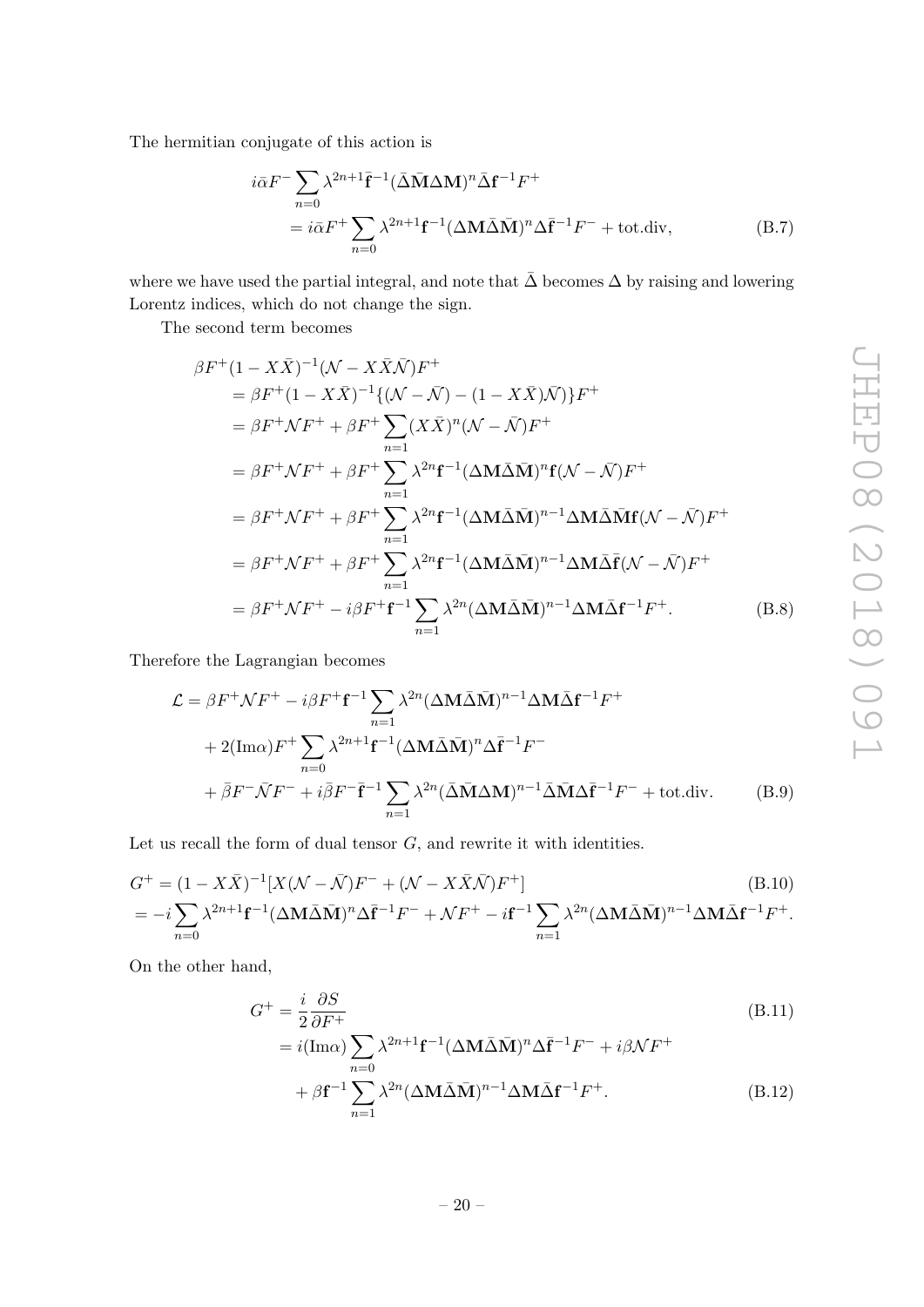Note that we have performed partial integrals, lowering and raising operations in the above. Thus, by choosing  $\alpha = -i$  and  $\beta = -i$ , we can reproduce the deformed dual tensor G from the action.

We would like to check the integrability condition  $(3.11)$  more carefully. As a simple example consider the first (i.e.  $\mathcal{O}(\lambda^2)$ ) correction discussed in section [4,](#page-8-0) but dressed with scalars:

$$
\mathcal{L} = -iF^{+}X\bar{X}(\mathcal{N} - \bar{\mathcal{N}})F^{+} + \text{h.c.} = -i\lambda^{2}F^{+}\mathbf{f}^{-1}\Delta\mathbf{M}\bar{\Delta}\mathbf{f}^{-1}F^{+} + \text{h.c.} \tag{B.13}
$$

Here

$$
f^{\Sigma}{}_{AB}(\bar{f}^{-1}){}_{C D \Sigma} = M_{ABCD}.\tag{B.14}
$$

From the identity, the conjugate to  $eq. (A.32)$  $eq. (A.32)$  we get

$$
(\bar{f}^{-1})_{C D \Sigma} = i(\mathcal{N} - \bar{\mathcal{N}})_{\Sigma \Lambda} f^{\Lambda}{}_{CD},
$$
\n(B.15)

and

$$
M_{ABCD} = i f^{\Sigma}{}_{AB} (\mathcal{N} - \bar{\mathcal{N}})_{\Sigma \Lambda} f^{\Lambda}{}_{CD}.
$$
 (B.16)

Then, the part of the action can be written as

$$
iF^+(f^{-1})^{AB}\Delta f^{\Sigma}{}_{AB}(\mathcal{N}-\bar{\mathcal{N}})_{\Sigma\Lambda'}f^{\Lambda'}{}_{CD}\bar{\Delta}(f^{-1})^{CD}F^+\tag{B.17}
$$

and

<span id="page-21-0"></span>
$$
F^+(f^{-1})^{AB} \Delta M_{ABCD} \bar{\Delta} (f^{-1})^{CD} F^+.
$$
 (B.18)

Note that on an  $H$ -invariant the covariant derivative is a simple one:

$$
DS = dS. \tag{B.19}
$$

For  $S = K_{AB} \bar{K}^{AB}$  we find that

$$
DK_{AB} = dK_{AB} + B_{[A}{}^{C}K_{CB]}
$$
 (B.20)

and

$$
\bar{D}\bar{K}^{AB} = d\bar{K}_{AB} + \bar{B}^{[A}{}_{C}\bar{K}^{CB]}.
$$
\n(B.21)

To agree with  $DS = dS$  we need the H-connection to be antihermitian

$$
B = -B^{\dagger}.
$$
 (B.22)

Now we present [\(B.18\)](#page-21-0) as follows

<span id="page-21-1"></span>
$$
\tilde{F}^{AB} \, \overrightarrow{\Delta} \, \tilde{M}_{AB} \tag{B.23}
$$

where we have defined

$$
\tilde{M}_{AB} \equiv M_{ABCD} \,\bar{\Delta} \,(f^{-1})^{CD} F^+ \qquad \tilde{F}^{AB} \equiv i F^+ (f^{-1})^{AB} \tag{B.24}
$$

since we are only interested in  $H$ -covariant properties. We perform partial integration in [\(B.23\)](#page-21-1) and use the fact that d becomes  $-d$  and our  $\Delta$  has 2 factors  $d+B$ , each becomes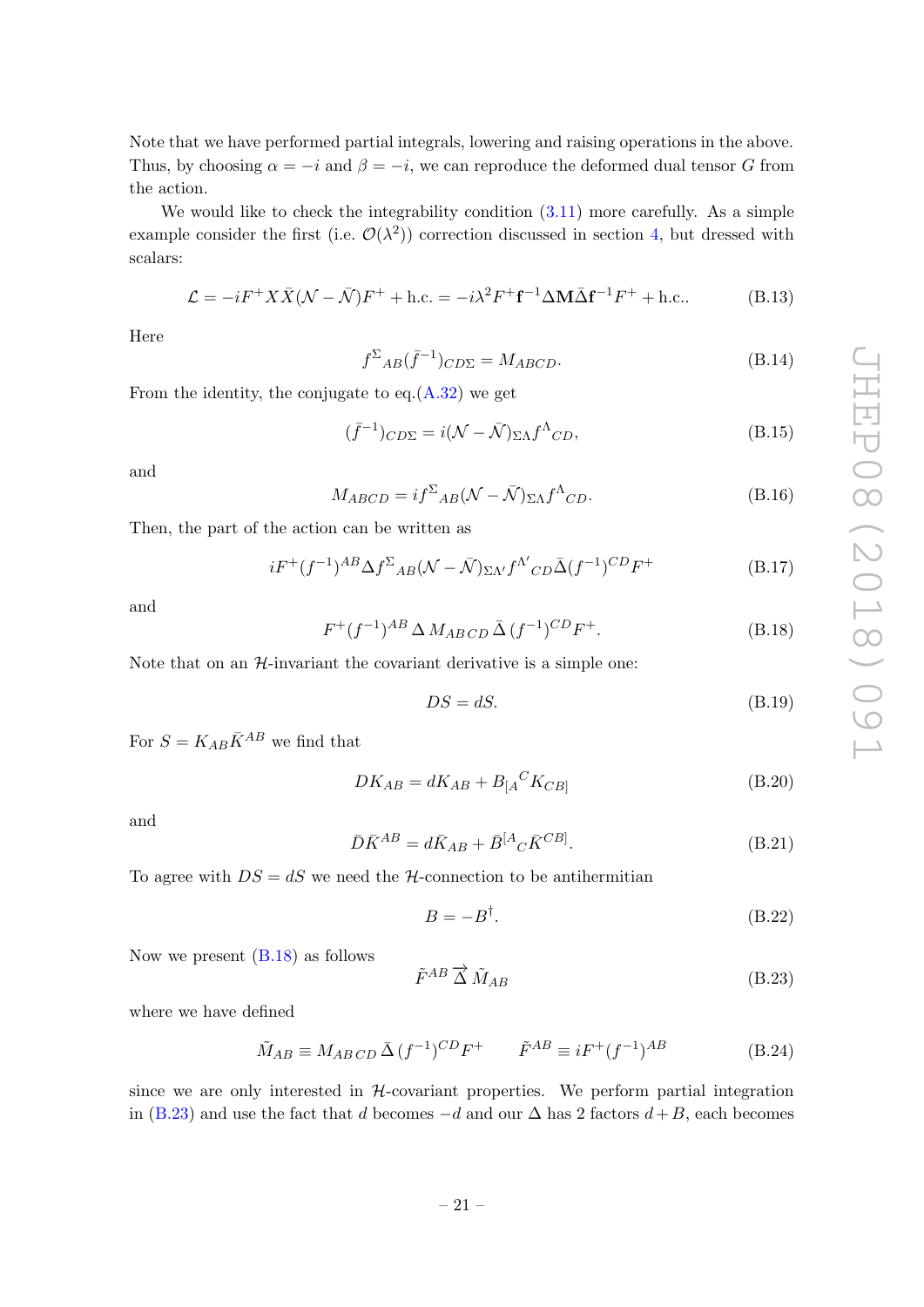$-d + B<sup>T</sup>$  to act to the left. We use the antihermitian property of B and replace it by  $-d-\bar{B}$ . Since  $\Delta$  has 2 of these factors we find that

$$
\tilde{F}^{AB} \overrightarrow{\Delta} \tilde{M}_{AB} = \tilde{F}^{AB} \overleftarrow{\Delta} \tilde{M}_{AB}.
$$
\n(B.25)

The action acquires a form

$$
iF^+(f^{-1})^{AB} \overleftarrow{\Delta} M_{ABCD} \overrightarrow{\Delta} (f^{-1})^{CD} F^+.
$$
 (B.26)

This is a confirmation of a consistency condition at this level. In the linear approximation it gives a local amplitude which has at least 6 points

$$
\langle h^{++} h^{++} h^{--} h^{--} v^+ v^+ \rangle + \text{h.c.} \tag{B.27}
$$

and more. But is also seems to hint towards some kind of  $U(1)$  anomaly

$$
\langle h^{++}h^{++}h^{--}h^{--}v^+v^+\rangle - \text{h.c.} \tag{B.28}
$$

We know from [\[10\]](#page-24-9) that the U(1) subgroup in  $H = U(5)$  in  $\mathcal{N} = 5$  and  $H = U(6)$  in  $\mathcal{N} = 6$ are anomaly free, in  $H = SU(8)$  in  $\mathcal{N} = 8$  there is no U(1) subgroup. Moreover, it was established more recently that there is no one-loop anomaly in  $\mathcal{N} \geq 5$  supergravities.

#### <span id="page-22-0"></span>C Examples of symplectic sections  $(f, h)$

The action and supersymmetry rules of  $\mathcal{N} = 5$  supergravity were given in [\[35\]](#page-26-5). The symplectic sections were presented in [\[36\]](#page-26-6), and we refer to notations and details in [\[36\]](#page-26-6). The theory has 5 complex scalars  $z^i$ , and  $\Lambda = ij$  and the symplectic section is:

$$
f^{ij}_{AB} = \left(e_1 \delta_{AB}^{ij} + \frac{e_1}{2} \epsilon^{ijABm} z_m + 2e_2 \delta_{[i}^{[A} z^{B]} z_{j]} \right), \qquad i = 1, 2, 3, 4, 5, \tag{C.1}
$$

$$
h_{ij|AB} = \mathcal{N}_{ij|mn} f^{mn}{}_{AB},\tag{C.2}
$$

$$
\mathcal{N}_{ij|kl} = -\frac{i}{1 - (z_m)^2} \left( \frac{1}{2} \left[ 1 + (z_n)^2 \right] \delta_{kl}^{ij} - \frac{1}{2} \epsilon^{ijklp} z_p - 2\delta_{[i\,[k} z_{l]} z_{j]} \right), \tag{C.3}
$$

$$
h_{ij|AB} = -i \left[ \frac{e_1}{2} \delta^{ij}_{AB} - \frac{e_1}{4} \epsilon^{ijABk} z_k + e_2 \delta^{[A}_{[i} z^{B]} z_{j]} \right].
$$
 (C.4)

Here  $e_1^2 \equiv \frac{1}{1-|}$  $\frac{1}{1-|z|^2}, e_2 \equiv \frac{1-e_1}{|z|^2}.$ 

The action and supersymmetry rules of  $\mathcal{N} = 8$  supergravity were given in [\[32\]](#page-26-2) and in [\[33\]](#page-26-3). Here we are using the ones in [33], in  $SL(8,\mathbb{R})$ -basis. The translation between the symplectic formalism for extended supergravities reviewed in [\[26\]](#page-25-15) and the original formulation of  $\mathcal{N} = 8$  supergravity of [\[33\]](#page-26-3), (including the more recent analysis of the gauge-fixing local  $SU(8)$  in [\[34\]](#page-26-4)), which was presented in [\[37\]](#page-26-7).

The coset representative for  $E_{7(7)}/SU(8)$  was parametrized in [\[33\]](#page-26-3) as follows

$$
\mathcal{V} = \begin{pmatrix} u_{ij}^{IJ} & v_{ijKL} \\ v^{klIJ} & u_{KL}^{kl} \end{pmatrix} .
$$
 (C.5)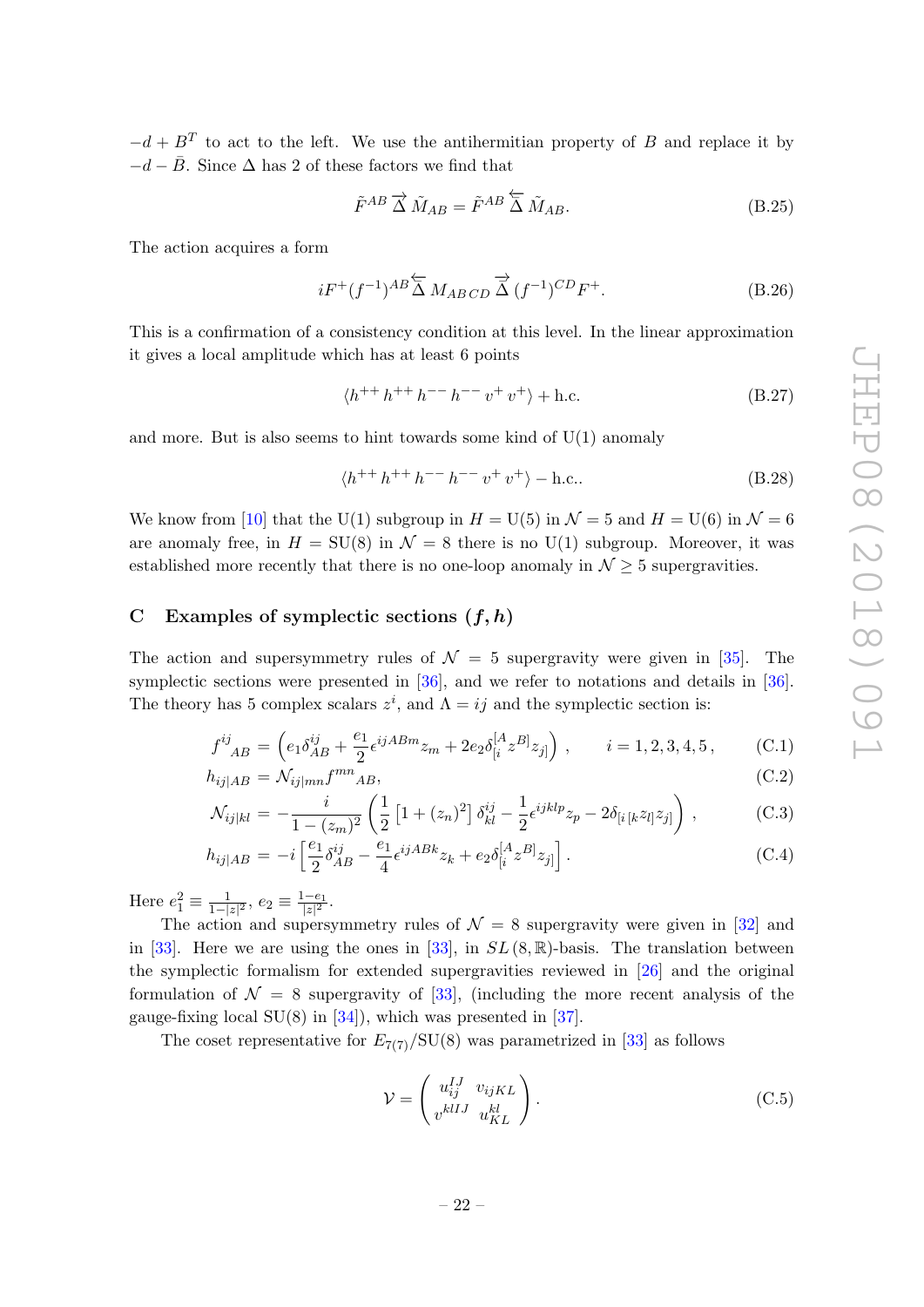The sub-matrices u and v carry indices of both  $E_{7(7)}$  and SU(8) ( $I = 1, \ldots, 8, I = 1, \ldots, 8$ ) but one can choose a suitable SU(8) gauge for the fields, and then retain only manifest invariance with respect to the rigid diagonal subgroup of  $E_{7(7)} \times SU(8)$ , without distinction among the two types of indices. Comparing the notation of [\[33\]](#page-26-3) (in particular the appendix B) with the symplectic formalism of  $[1, 26]$  $[1, 26]$ , we can identify

$$
\label{eq:2} \left\{ \begin{aligned} \phi_0 &\equiv u \qquad & u_{ij}^{\quad \ kl} = (P^{-1/2})_{ij}^{\quad \ kl}, \\ \phi_1 &\equiv v \qquad & v^{ijkl} = -(\bar{P}^{-1/2})^{ij}_{\quad \ m n} \bar{y}^{mnkl} \end{aligned} \right.
$$

so that

$$
\begin{cases}\nf = \frac{1}{\sqrt{2}}(\phi_0 + \phi_1) = \frac{1}{\sqrt{2}}(u+v) \\
ih = \frac{1}{\sqrt{2}}(\phi_0 - \phi_1) = \frac{1}{\sqrt{2}}(u-v)\n\end{cases} (C.6)
$$

Since sections are sub-matrices of the symplectic representation, relatively to electric and magnetic subgroups, their explicit indices components are given by

$$
f_{ij}^{kl} = \frac{1}{\sqrt{2}} \left( (P^{-1/2})_{ij}^{kl} - (\bar{P}^{-1/2})_{imn}^{ij} \bar{y}^{mnkl} \right),
$$
  
\n
$$
h_{ij,kl} = \frac{-i}{\sqrt{2}} \left( (P^{-1/2})_{ij}^{kl} + (\bar{P}^{-1/2})_{imn}^{ij} \bar{y}^{mnkl} \right),
$$
\n(C.7)

where, in matrix notation,

$$
P = 1 - YY^{\dagger} , \qquad Y = B \frac{\tanh \sqrt{B^{\dagger}B}}{\sqrt{B^{\dagger}B}} , \qquad B_{ij,kl} = -\frac{1}{2\sqrt{2}} \phi_{ijkl} , \qquad (C.8)
$$

the last definition coming from the choice of the symmetric gauge for the coset representative in eq.  $(B.1)$  of  $[33]$ . If one defines

$$
\tilde{P} = 1 - Y^{\dagger} Y, \qquad (C.9)
$$

and uses the identity

$$
(\tilde{P}^{-1/2})Y^{\dagger} = Y^{\dagger}(P^{-1/2}), \qquad (C.10)
$$

the following simple expressions for f and h are finally achieved:

<span id="page-23-0"></span>
$$
f = \frac{1}{\sqrt{2}} \left[ P^{-1/2} - (\tilde{P}^{-1/2}) Y^{\dagger} \right] = \frac{1}{\sqrt{2}} [1 - Y^{\dagger}] \frac{1}{\sqrt{1 - Y Y^{\dagger}}},
$$
(C.11)

$$
h = -\frac{i}{\sqrt{2}} \left[ P^{-1/2} + (\tilde{P}^{-1/2}) Y^{\dagger} \right] = -\frac{i}{\sqrt{2}} [1 + Y^{\dagger}] \frac{1}{\sqrt{1 - Y Y^{\dagger}}}.
$$
 (C.12)

The above notations are such that

$$
P_{ij}^{1/2} = \sqrt{1 - YY^{\dagger}}
$$
\n
$$
\tilde{P}_{ij}^{kl} = \delta_{ij}^{kl} - y_{ijmn}\bar{y}^{mnkl}
$$
\n
$$
\tilde{P}^{1/2} = \sqrt{1 - Y^{\dagger}Y}
$$
\n
$$
\bar{P}^{kl}_{ij} = \delta_{ij}^{kl} - \bar{y}^{klmn}y_{mnij}.
$$
\n(C.13)

It is easily checked that the symplectic sections satisfy the usual relations

$$
i(\mathbf{f}^{\dagger}\mathbf{h} - \mathbf{h}^{\dagger}\mathbf{f}) = 1,
$$
  

$$
\mathbf{h}^T\mathbf{f} - \mathbf{f}^T\mathbf{h} = 0.
$$
 (C.14)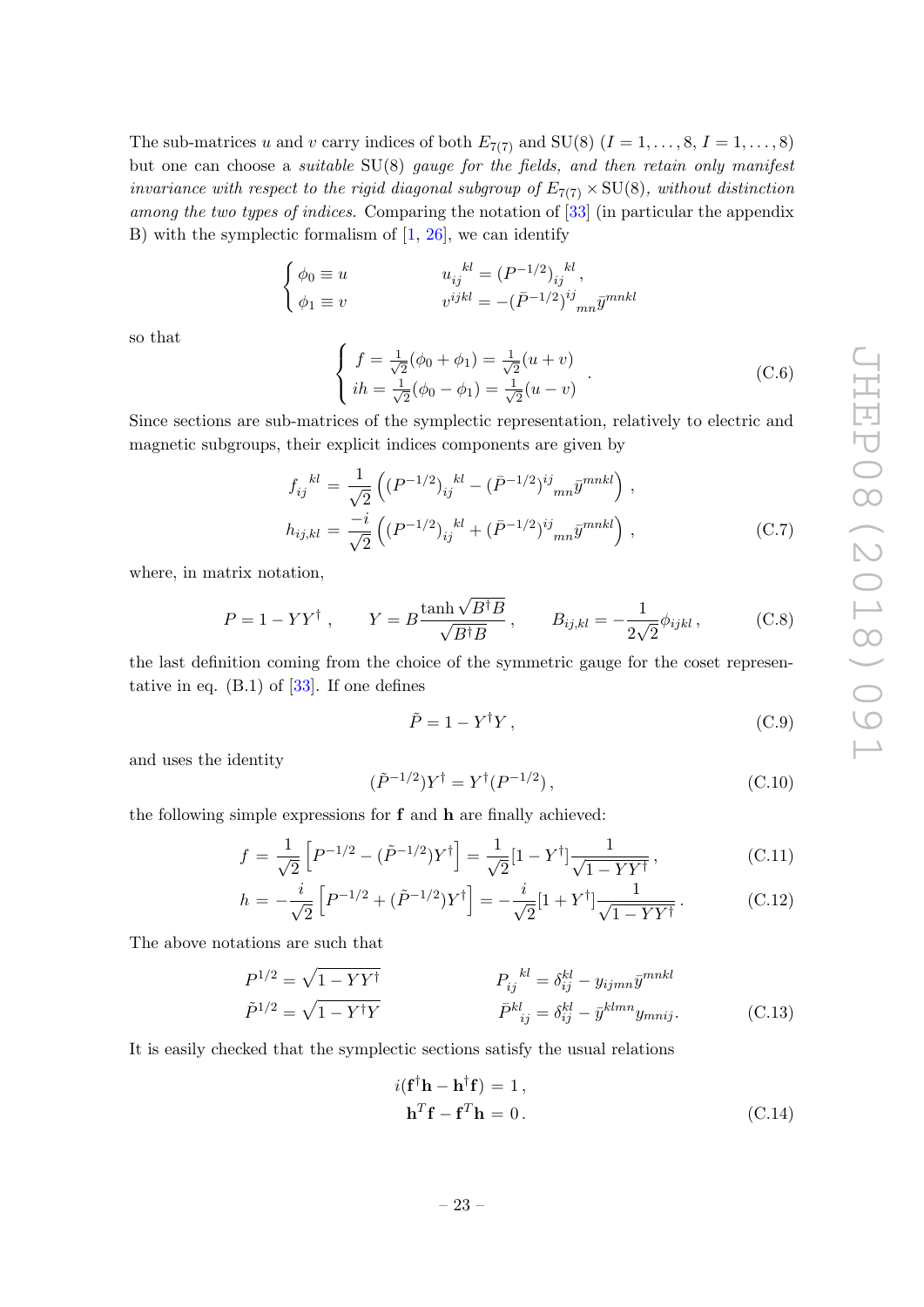These are obtained writing the symplectic sections as in  $(C.11)$  and  $(C.12)$ , and using the identity

$$
Y\tilde{P}^{-1} = P^{-1}Y. \tag{C.15}
$$

The kinetic matrix is given in terms of the symplectic sections by [\[26\]](#page-25-15)

$$
\mathcal{N} = \mathbf{h} \mathbf{f}^{-1} \,. \tag{C.16}
$$

Therefore, eqs.  $(C.11)$  and  $(C.12)$  yield

$$
\mathcal{N} = -i\left[1 + Y^{\dagger}\right] \frac{1}{\sqrt{1 - YY^{\dagger}}} \sqrt{1 - YY^{\dagger}} \frac{1}{1 - Y^{\dagger}} =
$$

$$
= -i\frac{1 + Y^{\dagger}}{1 - Y^{\dagger}}
$$

or, component-by-component,

$$
\mathcal{N}_{ij|kl} = -i(\delta_{mn}^{kl} + \bar{y}^{mnkl})(\delta_{ij}^{mn} - \bar{y}^{ijmn})^{-1}.
$$
\n(C.17)

Open Access. This article is distributed under the terms of the Creative Commons Attribution License [\(CC-BY 4.0\)](https://creativecommons.org/licenses/by/4.0/), which permits any use, distribution and reproduction in any medium, provided the original author(s) and source are credited.

#### References

- <span id="page-24-0"></span>[1] M.K. Gaillard and B. Zumino, Duality rotations for interacting fields, [Nucl. Phys.](https://doi.org/10.1016/0550-3213(81)90527-7) B 193 [\(1981\) 221](https://doi.org/10.1016/0550-3213(81)90527-7) [IN[SPIRE](https://inspirehep.net/search?p=find+J+%22Nucl.Phys.,B193,221%22)].
- <span id="page-24-1"></span>[2] R.E. Kallosh, Counterterms in extended supergravities, [Phys. Lett.](https://doi.org/10.1016/0370-2693(81)90964-3) B 99 (1981) 122 [IN[SPIRE](https://inspirehep.net/search?p=find+J+%22Phys.Lett.,B99,122%22)].
- <span id="page-24-2"></span>[3] P.S. Howe and U. Lindström, *Higher order invariants in extended supergravity*, *[Nucl. Phys.](https://doi.org/10.1016/0550-3213(81)90537-X)* B 181 [\(1981\) 487](https://doi.org/10.1016/0550-3213(81)90537-X) [IN[SPIRE](https://inspirehep.net/search?p=find+J+%22Nucl.Phys.,B181,487%22)].
- <span id="page-24-3"></span>[4] R. Kallosh,  $E_{7(7)}$  symmetry and finiteness of  $N = 8$  supergravity, JHEP 03 [\(2012\) 083](https://doi.org/10.1007/JHEP03(2012)083) [[arXiv:1103.4115](https://arxiv.org/abs/1103.4115)] [IN[SPIRE](https://inspirehep.net/search?p=find+EPRINT+arXiv:1103.4115)].
- <span id="page-24-4"></span>[5] R. Kallosh,  $N = 8$  counterterms and  $E_{7(7)}$  current conservation, JHEP 06 [\(2011\) 073](https://doi.org/10.1007/JHEP06(2011)073) [[arXiv:1104.5480](https://arxiv.org/abs/1104.5480)] [IN[SPIRE](https://inspirehep.net/search?p=find+EPRINT+arXiv:1104.5480)].
- <span id="page-24-5"></span>[6] G. Bossard and H. Nicolai, Counterterms vs. dualities, JHEP 08 [\(2011\) 074](https://doi.org/10.1007/JHEP08(2011)074) [[arXiv:1105.1273](https://arxiv.org/abs/1105.1273)] [IN[SPIRE](https://inspirehep.net/search?p=find+EPRINT+arXiv:1105.1273)].
- <span id="page-24-6"></span>[7] J.J.M. Carrasco, R. Kallosh and R. Roiban, Covariant procedures for perturbative non-linear deformation of duality-invariant theories, Phys. Rev. D 85 [\(2012\) 025007](https://doi.org/10.1103/PhysRevD.85.025007) [[arXiv:1108.4390](https://arxiv.org/abs/1108.4390)] [IN[SPIRE](https://inspirehep.net/search?p=find+EPRINT+arXiv:1108.4390)].
- <span id="page-24-7"></span>[8] W. Chemissany, R. Kallosh and T. Ortín, *Born-Infeld with higher derivatives, [Phys. Rev.](https://doi.org/10.1103/PhysRevD.85.046002)* D 85 [\(2012\) 046002](https://doi.org/10.1103/PhysRevD.85.046002) [[arXiv:1112.0332](https://arxiv.org/abs/1112.0332)] [IN[SPIRE](https://inspirehep.net/search?p=find+EPRINT+arXiv:1112.0332)].
- <span id="page-24-8"></span>[9] J. Broedel, J.J.M. Carrasco, S. Ferrara, R. Kallosh and R. Roiban,  $N = 2$  supersymmetry and U(1)-duality, Phys. Rev. D  $85$  [\(2012\) 125036](https://doi.org/10.1103/PhysRevD.85.125036) [[arXiv:1202.0014](https://arxiv.org/abs/1202.0014)] [IN[SPIRE](https://inspirehep.net/search?p=find+EPRINT+arXiv:1202.0014)].
- <span id="page-24-9"></span>[10] N. Marcus, Composite anomalies in supergravity, [Phys. Lett.](https://doi.org/10.1016/0370-2693(85)90385-5) B 157 (1985) 383 [IN[SPIRE](https://inspirehep.net/search?p=find+J+%22Phys.Lett.,B157,383%22)].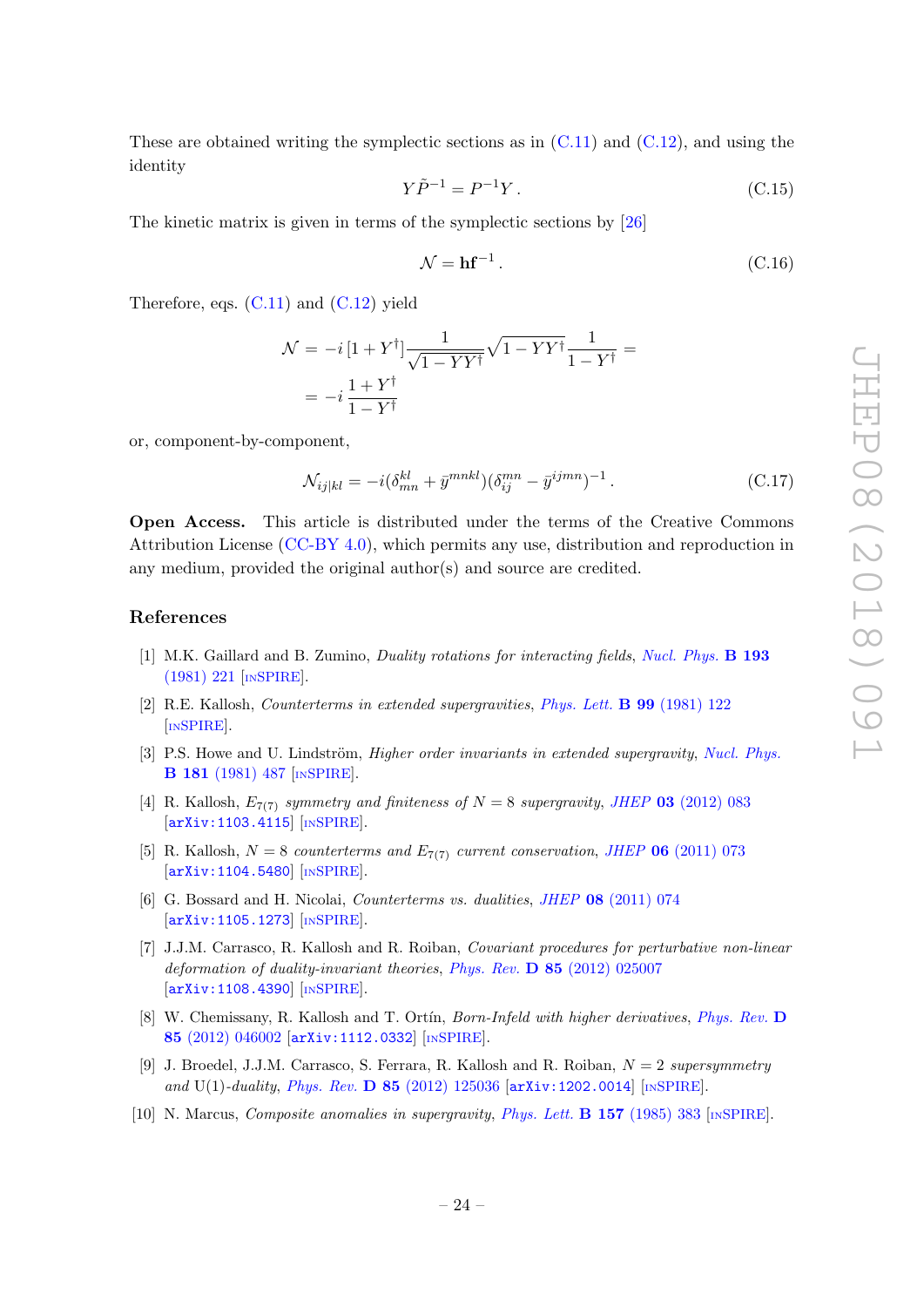- <span id="page-25-0"></span>[11] J.J.M. Carrasco, R. Kallosh, R. Roiban and A.A. Tseytlin, On the U(1) duality anomaly and the S-matrix of  $N = 4$  supergravity, JHEP **07** [\(2013\) 029](https://doi.org/10.1007/JHEP07(2013)029) [[arXiv:1303.6219](https://arxiv.org/abs/1303.6219)] [IN[SPIRE](https://inspirehep.net/search?p=find+EPRINT+arXiv:1303.6219)].
- <span id="page-25-1"></span>[12] Z. Bern, S. Davies, T. Dennen, A.V. Smirnov and V.A. Smirnov, Ultraviolet properties of  $N = 4$  supergravity at four loops, [Phys. Rev. Lett.](https://doi.org/10.1103/PhysRevLett.111.231302) 111 (2013) 231302 [[arXiv:1309.2498](https://arxiv.org/abs/1309.2498)] [IN[SPIRE](https://inspirehep.net/search?p=find+EPRINT+arXiv:1309.2498)].
- <span id="page-25-2"></span>[13] Z. Bern, J. Parra-Martinez and R. Roiban, Cancelling the U(1) anomaly in the S-matrix of  $N = 4$  supergravity,  $arXiv:1712.03928$  [IN[SPIRE](https://inspirehep.net/search?p=find+EPRINT+arXiv:1712.03928)].
- <span id="page-25-3"></span>[14] Z. Bern, S. Davies and T. Dennen, Enhanced ultraviolet cancellations in  $N = 5$  supergravity at four loops, Phys. Rev. D 90 [\(2014\) 105011](https://doi.org/10.1103/PhysRevD.90.105011) [[arXiv:1409.3089](https://arxiv.org/abs/1409.3089)] [IN[SPIRE](https://inspirehep.net/search?p=find+EPRINT+arXiv:1409.3089)].
- <span id="page-25-4"></span>[15] D.Z. Freedman, R. Kallosh, D. Murli, A. Van Proeyen and Y. Yamada, Absence of U(1) anomalous superamplitudes in  $N \geq 5$  supergravities, JHEP 05 [\(2017\) 067](https://doi.org/10.1007/JHEP05(2017)067) [[arXiv:1703.03879](https://arxiv.org/abs/1703.03879)] [IN[SPIRE](https://inspirehep.net/search?p=find+EPRINT+arXiv:1703.03879)].
- <span id="page-25-9"></span>[16] R. Kallosh,  $N = 8$  supergravity on the light cone, Phys. Rev. D 80 [\(2009\) 105022](https://doi.org/10.1103/PhysRevD.80.105022) [[arXiv:0903.4630](https://arxiv.org/abs/0903.4630)] [IN[SPIRE](https://inspirehep.net/search?p=find+EPRINT+arXiv:0903.4630)].
- <span id="page-25-5"></span>[17] R. Kallosh and T. Ortin, New  $E_{7(7)}$  invariants and amplitudes, JHEP 09 [\(2012\) 137](https://doi.org/10.1007/JHEP09(2012)137) [[arXiv:1205.4437](https://arxiv.org/abs/1205.4437)] [IN[SPIRE](https://inspirehep.net/search?p=find+EPRINT+arXiv:1205.4437)].
- <span id="page-25-6"></span>[18] S. Ferrara and R. Kallosh, Creation of matter in the universe and groups of type  $E_7$ , [JHEP](https://doi.org/10.1007/JHEP12(2011)096) 12 [\(2011\) 096](https://doi.org/10.1007/JHEP12(2011)096) [[arXiv:1110.4048](https://arxiv.org/abs/1110.4048)] [IN[SPIRE](https://inspirehep.net/search?p=find+EPRINT+arXiv:1110.4048)].
- <span id="page-25-7"></span>[19] M. Günaydin and R. Kallosh, *Obstruction to*  $E_{7(7)}$  *deformation in*  $N = 8$  supergravity, [arXiv:1303.3540](https://arxiv.org/abs/1303.3540) [IN[SPIRE](https://inspirehep.net/search?p=find+EPRINT+arXiv:1303.3540)].
- <span id="page-25-8"></span>[20] G. Bossard, C. Hillmann and H. Nicolai,  $E_{7(7)}$  symmetry in perturbatively quantised  $N = 8$ supergravity, JHEP 12 [\(2010\) 052](https://doi.org/10.1007/JHEP12(2010)052) [[arXiv:1007.5472](https://arxiv.org/abs/1007.5472)] [IN[SPIRE](https://inspirehep.net/search?p=find+EPRINT+arXiv:1007.5472)].
- <span id="page-25-10"></span>[21] S. Ferrara and R. Kallosh, Universality of supersymmetric attractors, [Phys. Rev.](https://doi.org/10.1103/PhysRevD.54.1525) D 54 [\(1996\) 1525](https://doi.org/10.1103/PhysRevD.54.1525) [[hep-th/9603090](https://arxiv.org/abs/hep-th/9603090)] [IN[SPIRE](https://inspirehep.net/search?p=find+EPRINT+hep-th/9603090)].
- <span id="page-25-11"></span>[22] S. Ferrara and R. Kallosh,  $On N = 8$  attractors, Phys. Rev. **D** 73 [\(2006\) 125005](https://doi.org/10.1103/PhysRevD.73.125005) [[hep-th/0603247](https://arxiv.org/abs/hep-th/0603247)] [IN[SPIRE](https://inspirehep.net/search?p=find+EPRINT+hep-th/0603247)].
- <span id="page-25-12"></span>[23] B. de Wit and A. Van Proeyen, *Potentials and symmetries of general gauged*  $N = 2$ supergravity: Yang-Mills models, [Nucl. Phys.](https://doi.org/10.1016/0550-3213(84)90425-5) **B 245** (1984) 89 [IN[SPIRE](https://inspirehep.net/search?p=find+J+%22Nucl.Phys.,B245,89%22)].
- <span id="page-25-13"></span>[24] A. Strominger, Special geometry, [Commun. Math. Phys.](https://doi.org/10.1007/BF02096559) 133 (1990) 163 [IN[SPIRE](https://inspirehep.net/search?p=find+J+%22Comm.Math.Phys.,133,163%22)].
- <span id="page-25-14"></span>[25] L. Andrianopoli, R. D'Auria and S. Ferrara, U duality and central charges in various dimensions revisited, [Int. J. Mod. Phys.](https://doi.org/10.1142/S0217751X98000196)  $\bf{A}$  13 (1998) 431 [[hep-th/9612105](https://arxiv.org/abs/hep-th/9612105)] [IN[SPIRE](https://inspirehep.net/search?p=find+EPRINT+hep-th/9612105)].
- <span id="page-25-15"></span>[26] L. Andrianopoli, R. D'Auria, S. Ferrara and M. Trigiante, Extremal black holes in supergravity, Lect. Notes Phys.  $737$  (2008) 661 [[hep-th/0611345](https://arxiv.org/abs/hep-th/0611345)] [IN[SPIRE](https://inspirehep.net/search?p=find+EPRINT+hep-th/0611345)].
- <span id="page-25-16"></span>[27] Z. Bern et al., Ultraviolet properties of  $N = 8$  supergravity at five loops,  $arXiv:1804.09311$ [IN[SPIRE](https://inspirehep.net/search?p=find+EPRINT+arXiv:1804.09311)].
- <span id="page-25-17"></span>[28] Z. Bern, M. Enciso, J. Parra-Martinez and M. Zeng, Manifesting enhanced cancellations in supergravity: integrands versus integrals, JHEP 05 [\(2017\) 137](https://doi.org/10.1007/JHEP05(2017)137) [[arXiv:1703.08927](https://arxiv.org/abs/1703.08927)] [IN[SPIRE](https://inspirehep.net/search?p=find+EPRINT+arXiv:1703.08927)].
- <span id="page-25-18"></span>[29] J. Broedel and L.J. Dixon,  $R^4$  counterterm and  $E_{7(7)}$  symmetry in maximal supergravity, JHEP 05 [\(2010\) 003](https://doi.org/10.1007/JHEP05(2010)003) [[arXiv:0911.5704](https://arxiv.org/abs/0911.5704)] [IN[SPIRE](https://inspirehep.net/search?p=find+EPRINT+arXiv:0911.5704)].